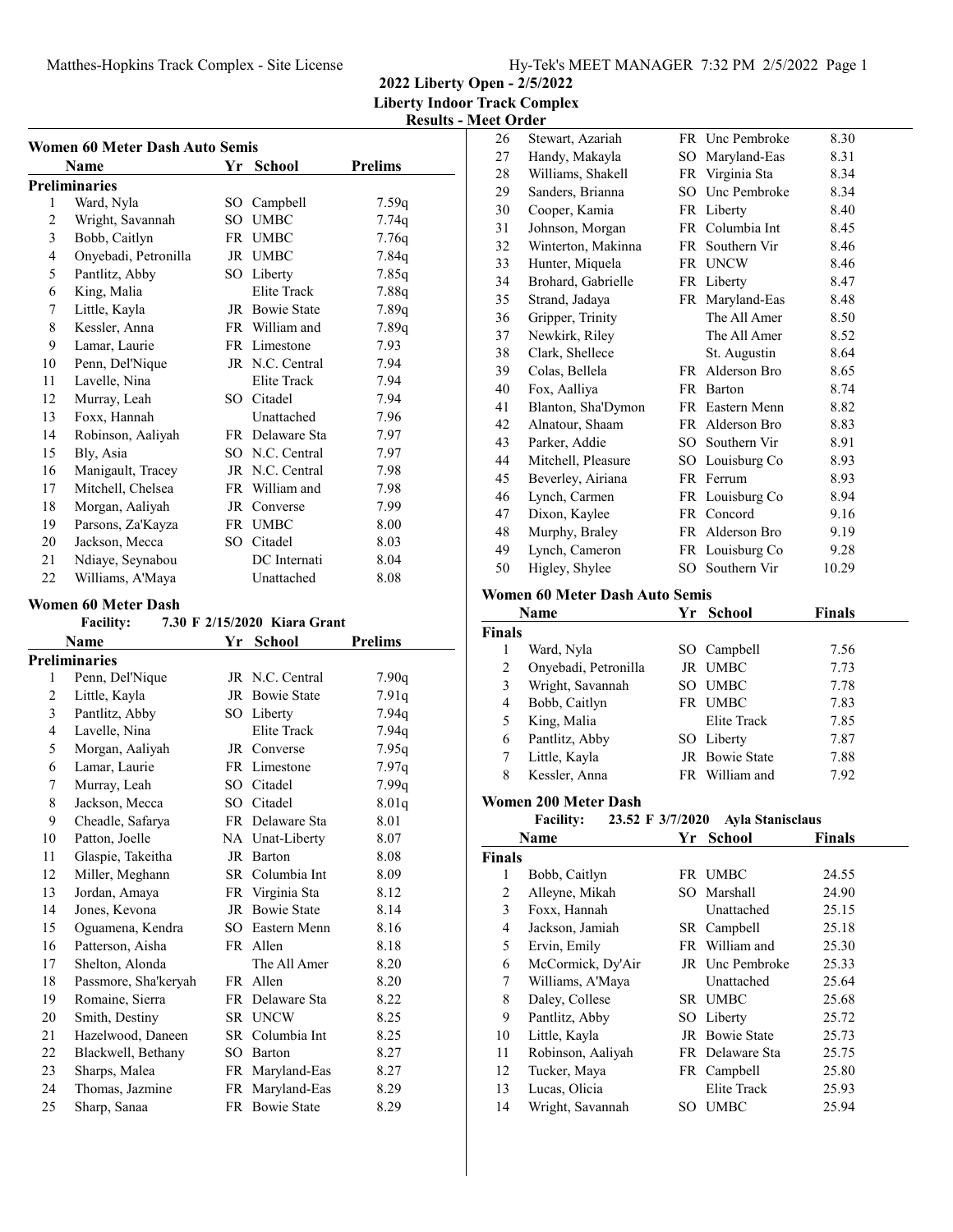**2022 Liberty Open - 2/5/2022**

**Liberty Indoor Track Complex**

**Results - Meet Order**

|    | Finals  (Women 200 Meter Dash) |    |                       |        |
|----|--------------------------------|----|-----------------------|--------|
|    | Name                           |    | Yr School             | Finals |
| 15 | Lavelle, Nina                  |    | Elite Track           | 25.96  |
| 16 | Bly, Asia                      |    | SO N.C. Central       | 26.04  |
| 17 | Fields, Janiyah                |    | FR UNCW               | 26.07  |
| 18 | Jordan, Amaya                  |    | FR Virginia Sta       | 26.08  |
| 19 | Hoyte, Jaria                   | 0  | St. Augustin          | 26.09  |
| 20 | Boyd, Krishayla                |    | SO Converse           | 26.11  |
| 21 | Jackson, Mecca                 |    | SO Citadel            | 26.13  |
| 22 | Conner, Desiree                |    | JR Limestone          | 26.14  |
| 23 | King, Malia                    |    | Elite Track           | 26.19  |
| 24 | Swierbut, Carly                |    | SO William and        | 26.20  |
| 25 | Matthew, Sameena               |    | SO Unattached         | 26.24  |
| 26 | Bailey-Perkins, Destiny        |    | SO Campbell           | 26.25  |
| 27 | Manigault, Tracey              |    | JR N.C. Central       | 26.28  |
| 28 | Penn, Del'Nique                |    | JR N.C. Central       | 26.30  |
| 29 | Sheffield, Brynn               |    | SR UNCW               | 26.31  |
| 30 | Cadet, Myrka                   |    | FR Marshall           | 26.41  |
| 31 | Glover, Kalyn                  |    | FR Limestone          | 26.42  |
| 32 | Patton, Joelle                 |    | NA Unat-Liberty       | 26.64  |
| 33 | Ridgely, Blaire                |    | JR UMBC               | 26.64  |
| 34 | Suber, Quiana                  |    | SO Converse           | 26.75  |
| 35 | Jones, Kevona                  |    | JR Bowie State        | 26.92  |
| 36 | Mboob, Agi                     |    | FR Bowie State        | 26.94  |
| 37 | Morgan, Aaliyah                |    | JR Converse           | 27.05  |
| 38 | Ndiaye, Seynabou               |    | DC Internati          | 27.15  |
| 39 | Oguamena, Kendra               |    | SO Eastern Menn       | 27.22  |
| 40 | Williams, Shakell              |    | FR Virginia Sta       | 27.25  |
| 41 | Washington, Justice            |    | SO Alderson Bro       | 27.27  |
| 42 | Stewart, Azariah               |    | FR Unc Pembroke       | 27.31  |
| 43 | Cheadle, Safarya               |    | FR Delaware Sta       | 27.32  |
| 44 | Mcilwain, Arie                 |    | FR UMBC               | 27.47  |
| 45 | Patterson, Aisha               |    | FR Allen              | 27.55  |
| 46 | Hunter, Miquela                |    | FR UNCW               | 27.57  |
| 47 | Sharp, Sanaa                   |    | <b>FR</b> Bowie State | 27.58  |
| 48 | Sharps, Malea                  |    | FR Maryland-Eas       | 27.62  |
| 49 | Moorer, Teleah                 |    | SO Allen              | 27.64  |
| 50 | Brohard, Gabrielle             | FR | Liberty               | 27.74  |
| 51 | Thomas, Jazmine                | FR | Maryland-Eas          | 27.78  |
| 52 | Shelton, Alonda                |    | The All Amer          | 27.80  |
| 53 | Gripper, Trinity               |    | The All Amer          | 27.94  |
| 54 | Nash, Destiny                  |    | FR Alderson Bro       | 28.09  |
| 55 | McDonnell, Emily               |    | SR Unattached         | 28.21  |
| 56 | White, Yvette                  |    | DC Internati          | 28.41  |
| 57 | Passmore, Sha'keryah           |    | FR Allen              | 28.47  |
| 58 | Shittu, Attinuke               | SR | Maryland-Eas          | 28.49  |
| 59 | Winterton, Makinna             | FR | Southern Vir          | 28.57  |
| 60 | Fort, Nykia                    |    | FR Alderson Bro       | 28.84  |
| 60 | Whimple, Victoria              |    | SR UNCW               | 28.84  |
| 62 | McDonnell, Karly               |    | SR Unattached         | 28.93  |
| 63 | Jenkins, Andrea                |    | Penn State T          | 29.14  |
| 64 | Mitchell, Pleasure             | SO | Louisburg Co          | 29.62  |
| 65 | Mills, Aliana                  |    | FR Concord            | 30.46  |
| 66 | Dixon, Kaylee                  |    | FR Concord            | 30.64  |
| 67 | Lynch, Carmen                  | FR | Louisburg Co          | 30.95  |
| 68 | Knight, Emma                   | FR | Southern Vir          | 32.06  |
|    |                                |    |                       |        |

| 69             | Yates, Tejah                |     | FR Ferrum                   | 32.78   |
|----------------|-----------------------------|-----|-----------------------------|---------|
| 70             | Higley, Shylee              |     | SO Southern Vir             | 34.27   |
| ---            | Clark, Shellece             |     | St. Augustin                | DNF     |
|                |                             |     |                             |         |
|                | <b>Women 400 Meter Dash</b> |     |                             |         |
|                | <b>Facility:</b>            |     | 52.55 F 1/18/2019 Athing Mu |         |
|                | Name                        |     | Yr School                   | Finals  |
| <b>Finals</b>  |                             |     |                             |         |
| 1              | Lucas, Olicia               |     | Elite Track                 | 56.56   |
| $\overline{c}$ | Warner, Ashonti             |     | SR Marshall                 | 57.02   |
| 3              | Matthew, Sameena            |     | SO Unattached               | 57.48   |
| 4              | Lyles, Kyra                 |     | FR Delaware Sta             | 57.50   |
| 5              | Murphy, Erica               |     | SR Marshall                 | 57.76   |
| 6              | Laws, Lydia                 |     | Unattached                  | 57.90   |
| 7              | King, Jillian               |     | SO Marshall                 | 58.04   |
| $\,$ $\,$      | Bir, Grace                  |     | FR William and              | 58.05   |
| 9              | Harpe, Lakendra             |     | JR Delaware Sta             | 58.31   |
| 10             | Daley, Collese              |     | SR UMBC                     | 58.71   |
| 11             | Johnson, Ayanna             |     | SR UMBC                     | 58.81   |
| 12             | Gregory, Mary               |     | FR William and              | 59.02   |
| 13             | Bryan, Patasha              |     | Unat-Liberty                | 59.07   |
| 14             | McKenzie, Annamarie         |     | JR Liberty                  | 59.21   |
| 15             | Waters, Emmaya              |     | JR N.C. Central             | 59.81   |
| 16             | Andrews, Olivia             |     | SR N.C. Central             | 59.88   |
| 17             | Lavelle, Nina               |     | Elite Track                 | 59.93   |
| 18             | Conner, Desiree             |     | JR Limestone                | 1:00.16 |
| 19             | Pickett, Chastity           |     | FR Campbell                 | 1:00.81 |
| 20             | Ferguson, Nasiah            |     | FR UNCW                     | 1:01.00 |
| 21             | Suber, Quiana               |     | SO Converse                 | 1:01.10 |
| 22             | Glover, Kalyn               |     | FR Limestone                | 1:01.39 |
| 23             | Boyd, Krishayla             |     | SO Converse                 | 1:02.36 |
| 24             | Bozeman, Germanie           |     | FR Campbell                 | 1:02.46 |
| 25             | Bell, Kianna                |     | SO N.C. Central             | 1:02.87 |
| 26             | Townsend, Mackenzie         |     | SO UNCW                     | 1:02.91 |
| 27             | Washington, Justice         |     | SO Alderson Bro             | 1:03.45 |
| 28             | Nash, Destiny               |     | FR Alderson Bro             | 1:03.45 |
| 29             | Burzynski, Jordan           |     | SO Virginia Sta             | 1:03.54 |
| 30             | White, Yvette               |     | DC Internati                | 1:03.77 |
| 31             | Tucker, Maya                |     | FR Campbell                 | 1:03.84 |
| 32             | Smith, Josea                |     | SR Concord                  | 1:03.85 |
| 33             | Hicks, Reece                |     | FR Unc Pembroke             | 1:04.03 |
| 34             | Fox, Aalliya                |     | FR Barton                   | 1:04.13 |
| 35             | Snider, Ashley              |     | FR Liberty                  | 1:04.15 |
| 36             | Berkemeyer, Mercy           |     | FR Columbia Int             | 1:04.45 |
| 37             | Porter, Meghan              |     | FR Alderson Bro             | 1:04.46 |
| 38             | English, Naomi              |     | SR Maryland-Eas             | 1:04.50 |
|                |                             |     | Maryland-Eas                |         |
| 39             | Settle, Spencer             | FR  |                             | 1:04.61 |
| 40             | Hairston, Jordan            |     | JR Ferrum                   | 1:04.94 |
| 41             | Kramer, Tessa               |     | FR Converse                 | 1:05.13 |
| 42             | Abosede, Venus              |     | FR UMBC                     | 1:05.48 |
| 43             | Mboob, Agi                  |     | FR Bowie State              | 1:05.71 |
| 44             | Blackwell, Bethany          | SO. | Barton                      | 1:05.80 |
| 45             | Turner, Ashanta             |     | FR Bowie State              | 1:06.63 |
| 46             | Brown, Kaylia               |     | SR Bowie State              | 1:06.76 |
| 47             | Moise, Jaqueeta             |     | SO Unc Pembroke             | 1:07.41 |
| 48             | Parker, Addie               | SO. | Southern Vir                | 1:07.48 |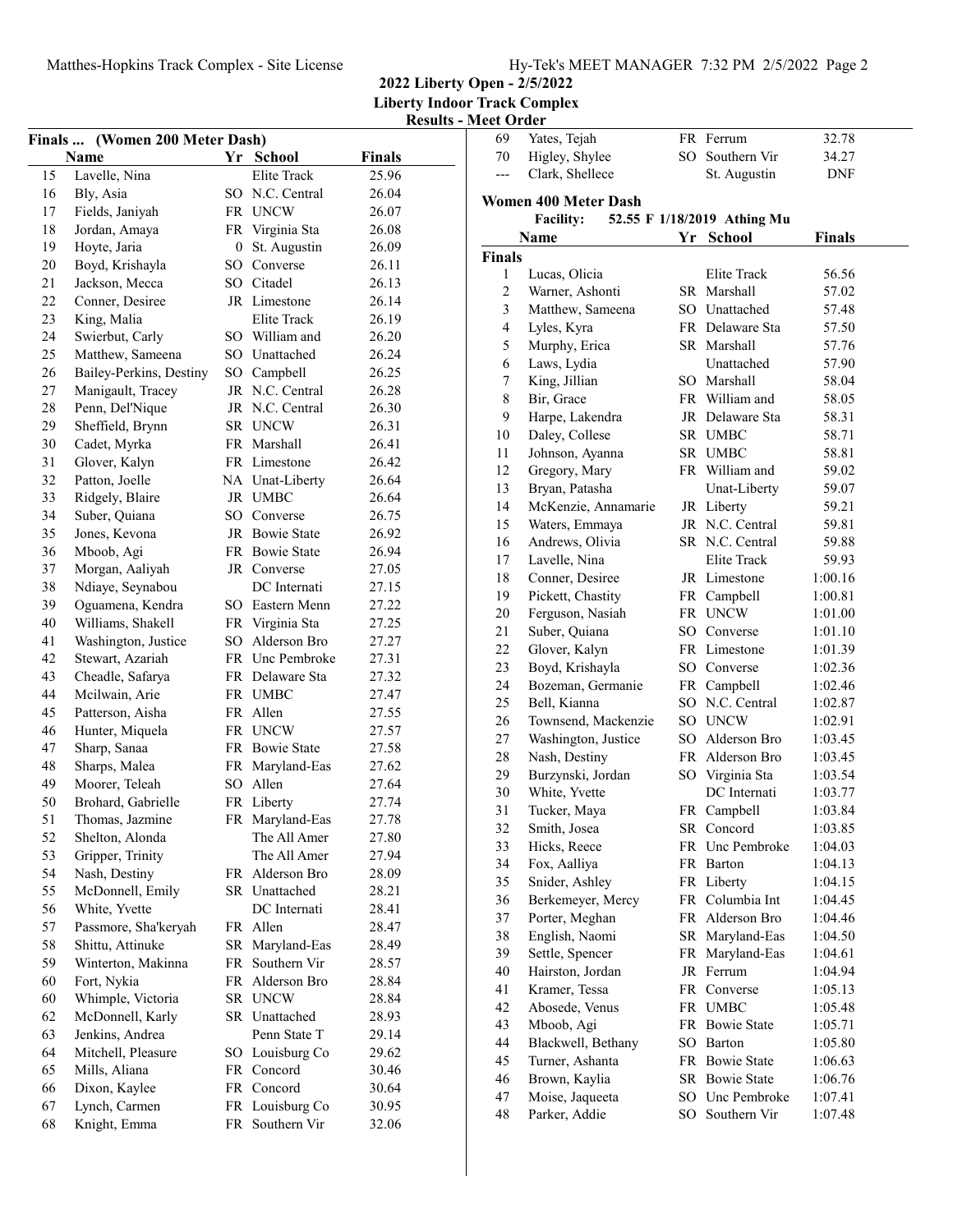**2022 Liberty Open - 2/5/2022**

**Liberty Indoor Track Complex Results - Meet Order**

|                | Finals  (Women 400 Meter Dash) |    |                                    | ixesuits      |  |
|----------------|--------------------------------|----|------------------------------------|---------------|--|
|                |                                |    |                                    |               |  |
|                | Name                           |    | Yr School                          | <b>Finals</b> |  |
| 49             | White, Ragina                  |    | FR Maryland-Eas                    | 1:07.75       |  |
| 50             | Mixon, Carly                   |    | SO UNCW                            | 1:08.55       |  |
| 51             | Jenkins, Andrea                |    | Penn State T                       | 1:09.13       |  |
| 52             | Parsons, Briana                |    | SR Concord                         | 1:09.91       |  |
| 53             | Mills, Aliana                  |    | FR Concord                         | 1:09.97       |  |
| 54             | Castle, Kamree                 |    | FR Southern Vir                    | 1:10.04       |  |
|                | Women 800 Meter Run            |    |                                    |               |  |
|                | <b>Facility:</b>               |    | 2:03.73 F 2/27/2021 Sarah Hendrick |               |  |
|                | Name                           | Yr | <b>School</b>                      | <b>Finals</b> |  |
| <b>Finals</b>  |                                |    |                                    |               |  |
| 1              | Santos, Itzel                  |    | FR Marshall                        | 2:16.12       |  |
| $\overline{2}$ | Garcia, Ariella                |    | SR UMBC                            | 2:16.18       |  |
| 3              | Hostetler, Anna                |    | JR Liberty                         | 2:17.71       |  |
| 4              | Swepson, Victoria              |    | FR N.C. Central                    | 2:18.82       |  |
| 5              | Hostetler, Marie               |    | FR Liberty                         | 2:19.21       |  |
| 6              | Wallace, Emily                 |    | SO Concord                         | 2:19.48       |  |
| 7              | Beckett, Astoria               |    | SO Marshall                        | 2:20.18       |  |
| 8              | Troup, Samantha                |    | FR Liberty                         | 2:20.23       |  |
| 9              | Kameka, Samantha               |    | JR UMBC                            | 2:20.68       |  |
| 10             | Woltjen, Alexa                 |    | SR UNCW                            | 2:20.72       |  |
| 11             | Rogers, Jessica                |    | SR Liberty                         | 2:21.21       |  |
| 12             | McDonnell, Emily               |    | SR Unattached                      | 2:21.39       |  |
| 13             | Zealand, Allie                 |    | Unattached                         | 2:21.82       |  |
| 14             | Mastin, Kylee                  |    | FR Marshall                        | 2:22.72       |  |
| 15             | Robinson, Bayley               |    | SO Converse                        | 2:22.86       |  |
| 16             | Harrell, Ariana                |    | JR N.C. Central                    | 2:22.90       |  |
| 17             | Farrell, Catherine             |    | SO Liberty                         | 2:22.98       |  |
| 18             | Van Arsdale, Sofia             |    | FR Liberty                         | 2:24.56       |  |
| 19             | Young, Kristiana               |    | JR Liberty                         | 2:24.70       |  |
| 20             | Robb, Asshanni                 |    | SR Maryland-Eas                    | 2:25.73       |  |
| 21             | Simmons, Rebekah               |    | FR Liberty                         | 2:26.15       |  |
| 22             | Dotson, Victoria               |    | FR Marshall                        | 2:27.83       |  |
| 23             | Shea, Gabby                    |    | SO Citadel                         | 2:28.92       |  |
| 24             | Huner, Isabella                |    | FR Liberty                         | 2:29.42       |  |
| 25             | Jordan, Catherine              |    | JR UMBC                            | 2:29.69       |  |
| 26             | Kozlowski, Haleigh             |    | SO Lynchburg                       | 2:29.97       |  |
| 27             | Coyle, Molly                   |    | FR William and                     | 2:30.15       |  |
| 28             | Holland, Hannah                |    | FR William and                     | 2:30.60       |  |
| 29             | Hyppolite, Alandina            |    | SO Virginia Sta                    | 2:30.80       |  |
| 30             | Harvey, Alisa                  |    | Unattached                         | 2:32.19       |  |
| 31             | Pace, Bethany                  |    | The All Amer                       |               |  |
|                |                                |    |                                    | 2:32.27       |  |
| 32             | Kosgei, Jackline               |    | FR Unc Pembroke                    | 2:32.32       |  |
| 33             | Ramsden, Angela                |    | SR Lynchburg                       | 2:32.36       |  |
| 34             | Laine, Abigail                 |    | SO Lynchburg                       | 2:32.95       |  |
| 35             | Angell, Jacie                  | FR | Southern Vir                       | 2:33.38       |  |
| 36             | Russell, Hailey                |    | JR Barton                          | 2:33.59       |  |
| 37             | Harris, Jada                   |    | JR Virginia Sta                    | 2:33.94       |  |
| 38             | Reed, Rosemary                 |    | SO Columbia Int                    | 2:34.13       |  |
| 39             | Pineiro, Genesis               |    | JR Ferrum                          | 2:38.67       |  |
| 40             | Calloway, Corionah             |    | SO Allen                           | 2:49.99       |  |
| 41             | Evans, Mackenzi                | FR | Maryland-Eas                       | 2:50.63       |  |
| 42             | weeks, Ashley                  | FR | St. Augustin                       | 2:50.90       |  |
| 43             | Jenkins, Heaven                |    | FR Bowie State                     | 2:55.40       |  |

| 44            | Clinton, Angel          | SО | Barton                             | 3:00.80       |
|---------------|-------------------------|----|------------------------------------|---------------|
| 45            | McGovern, Abigail       |    | JR Ferrum                          | 3:01.25       |
| 46            | Taylor, Ayani           |    | FR Allen                           | 3:10.44       |
| 47            | Vasquez, Escarlen       |    | JR Ferrum                          | 3:36.16       |
|               |                         |    |                                    |               |
|               | <b>Women 1 Mile Run</b> |    |                                    |               |
|               | <b>Facility:</b>        |    | 4:44.96 F 1/23/2021 Anna Shields   |               |
|               | Name                    | Yr | <b>School</b>                      | <b>Finals</b> |
| <b>Finals</b> |                         |    |                                    |               |
| 1             | Hostetler, Anna         |    | JR Liberty                         | 4:58.29       |
| 2             | Kiplagat, Priscillah    |    | JR Liberty                         | 4:59.48       |
| 3             | Hostetler, Marie        |    | FR Liberty                         | 4:59.68       |
| 4             | Zealand, Allie          |    | Unattached                         | 5:00.22       |
| 5             | DeBoer, Arianna         |    | FR William and                     | 5:00.29       |
| 6             | Palmer, Noel            |    | JR Liberty                         | 5:06.13       |
| 7             | Rogers, Jessica         |    | SR Liberty                         | 5:09.23       |
| 8             | Hobbs, Kendall          |    | SO UNCW                            | 5:11.94       |
| 9             | Stocki, Chelsea         |    | JR Liberty                         | 5:16.79       |
| 10            | Troup, Samantha         |    | FR Liberty                         | 5:17.34       |
| 11            | Young, Lucy             |    | FR William and                     | 5:20.88       |
| 12            | Anderson, Jamie         |    | JR Liberty                         | 5:23.37       |
| 13            | Ward, Meagan            |    | FR Marshall                        | 5:25.47       |
| 14            | Christopher, Erykah     |    | FR Marshall                        | 5:33.18       |
| 15            | Dougherty, Megan        |    | SO William and                     | 5:34.47       |
| 16            | Samoei, Valary          |    | SO Unc Pembroke                    | 5:34.82       |
| 17            | Sosa, Ashley            |    | FR Converse                        | 5:38.06       |
| 18            | Dalebout, Lilly         |    | FR Southern Vir                    | 5:38.75       |
| 19            | Rand, Taylor            |    | FR UNCW                            | 5:39.25       |
| 20            | Pace, Bethany           |    | The All Amer                       | 5:39.26       |
| 21            | Towe, Carson            |    | FR Converse                        | 5:39.57       |
| 22            | Kimbembe, Ryanna        |    | SR UMBC                            | 5:39.93       |
| 23            | Bingham, Gretchen       |    | JR UNCW                            | 5:41.22       |
| 24            | Heck, Aubrie            |    | JR Converse                        | 5:41.96       |
| 25            | Spann, Dominique        |    | FR Maryland-Eas                    | 5:44.27       |
| 26            | Packer, Christa         |    | FR Lynchburg                       | 5:47.75       |
| 27            | Bradshaw, Kamryn        |    | FR Southern Vir                    | 5:49.12       |
| 28            | Cornett, Madison        |    | FR Concord                         | 5:51.30       |
| 29            | Faulk, Jessica          |    | FR Southern Vir                    | 5:57.97       |
| 30            | Fortin, Heidi           |    | JR Citadel                         | 6:00.97       |
| 31            | Deigh, Manuela          |    | FR Virginia Sta                    | 6:05.41       |
| 32            | Patterson, Sydni        |    | FR Virginia Sta                    | 6:06.01       |
| 33            | Sullivan, Madeline      |    | SO UNCW                            | 6:07.28       |
| 34            | Mills, Gretchen         |    | SO Concord                         | 6:07.87       |
| 35            | Jepkohei, Ruth          |    | FR St. Augustin                    | 6:13.93       |
| 36            | Lane, Morgan            |    | JR Barton                          | 6:17.63       |
| 37            | Valentine, Shashauna    |    | FR Virginia Sta                    | 6:18.70       |
| 38            | Jepleting, Joyce        | 0  | St. Augustin                       | 6:31.84       |
| 39            | Stowers, Emma           |    | SO Alderson Bro                    | 6:38.12       |
| 40            | weeks, Ashley           |    | FR St. Augustin                    | 6:43.03       |
| 41            | Leegins, Caroline       |    | SO Barton                          | 7:07.13       |
|               |                         |    |                                    |               |
|               | Women 3000 Meter Run    |    |                                    |               |
|               | <b>Facility:</b>        |    | 9:22.82 F 12/2/2021 Michaela Meyer |               |
|               | Name                    | Yr | <b>School</b>                      | <b>Finals</b> |
| <b>Finals</b> |                         |    |                                    |               |
| 1             | Gordon, Ava             |    | SR Unattached                      | 9:57.61       |
|               |                         |    |                                    |               |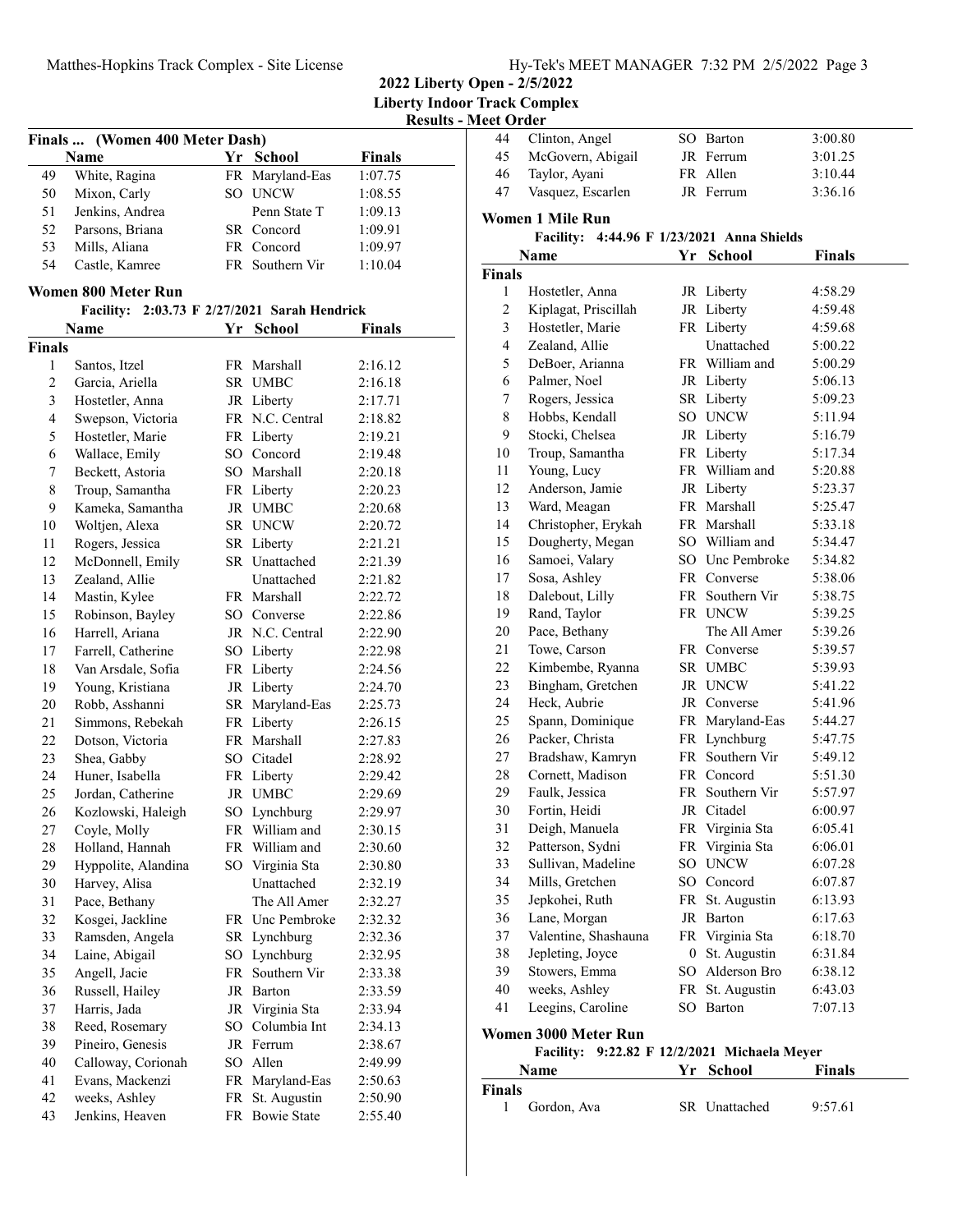**2022 Liberty Open - 2/5/2022**

**Liberty Indoor Track Complex**

**Results - Meet Order**

| Finals  (Women 3000 Meter Run) |                                                                                                         |                 |                 |          |
|--------------------------------|---------------------------------------------------------------------------------------------------------|-----------------|-----------------|----------|
|                                | Name                                                                                                    |                 | Yr School       | Finals   |
| 2                              | Herring, Abby                                                                                           | $SO^-$          | Marshall        | 9:59.78  |
| 3                              | Edwards, Isabella                                                                                       |                 | Unattached      | 10:03.29 |
| 4                              | Smith, Sydney                                                                                           |                 | SO Marshall     | 10:16.33 |
| 5                              | Altizer, Hannah                                                                                         |                 | SO Concord      | 10:21.07 |
| 6                              | Sorg, Kyley                                                                                             |                 | SR Liberty      | 10:28.92 |
| 7                              | Redd, Bayleigh                                                                                          | FR -            | Southern Vir    | 10:30.39 |
| 8                              | Jordan, Kalei                                                                                           |                 | FR Marshall     | 10:44.35 |
| 9                              | Sell, Emily                                                                                             |                 | FR William and  | 10:47.25 |
| 10                             | Willie, Sasha                                                                                           |                 | FR Southern Vir | 10:53.71 |
| 11                             | Carr, Hope                                                                                              |                 | FR Liberty      | 11:00.58 |
| 12                             | Griggs, Annika                                                                                          |                 | FR William and  | 11:03.22 |
| 13                             | Henley, Margo                                                                                           |                 | SR UMBC         | 11:05.55 |
| 14                             | Hemenway, Madison                                                                                       |                 | JR Liberty      | 11:12.14 |
| 15                             | Towe, Carson                                                                                            |                 | FR Converse     | 11:18.48 |
| 16                             | Wright, Brooke                                                                                          |                 | SO UMBC         | 11:18.82 |
| 17                             | Heck, Aubrie                                                                                            |                 | JR Converse     | 11:19.88 |
| 18                             | Morris, Emily                                                                                           |                 | FR William and  | 11:25.15 |
| 19                             | Passetti, Holly                                                                                         |                 | Penn State T    | 11:35.16 |
| 20                             | Frank, Kyera                                                                                            |                 | JR Virginia Sta | 11:38.43 |
| 21                             | Segura, Andrea                                                                                          |                 | FR Limestone    | 12:18.89 |
| 22                             | Deigh, Manuelene                                                                                        |                 | FR Virginia Sta | 12:20.14 |
| 23                             | Williams, Ruby                                                                                          | SO <sub>2</sub> | Virginia Sta    | 12:36.41 |
| 24                             | Cochran, Britney                                                                                        | FR              | Concord         | 12:54.09 |
|                                | Women 5000 Meter Run<br>$\mathbf{u}$ , $\mathbf{u} = \mathbf{v} + \mathbf{v} + \mathbf{v} + \mathbf{v}$ |                 | <b>CENT</b>     |          |

#### Facility: 15:37.12 F 1/20/2018 Katelyn Tuohy **Name** *Yr* **School <b>Finals Finals** 1 Armonda, Madison JR UMBC 17:40.04 2 Beyer, Emmy SR UMBC 18:10.04 3 18:19.73 Edwards, Kyleigh SR Marshall 4 Muller, Julia SO Marshall 18:52.88 5 Hively, Cari FR Marshall 19:22.60 6 20:28.08 Grant, Piper JR Converse 7 Turner, Jetta SO Converse 20:32.19 8 20:47.60 Reed, Isabel FR Barton 9 Jepkohei, Ruth FR St. Augustin 21:32.28 10 Chandler, Chloe FR Converse 22:11.44

## **Women 60 Meter Hurdles Auto Semis**

|    | Name                 | Yr | <b>School</b>   | <b>Prelims</b> |  |
|----|----------------------|----|-----------------|----------------|--|
|    | <b>Preliminaries</b> |    |                 |                |  |
|    | Warner, Ashonti      |    | SR Marshall     | 8.59q          |  |
| 2  | Jackson, Jamiah      |    | SR Campbell     | 8.62q          |  |
| 3  | Glenn, Catherine     |    | FR Delaware Sta | 8.75q          |  |
| 4  | Belton, Daeja        |    | SR Converse     | 8.86q          |  |
| 5  | Perry, Krista        |    | FR Marshall     | 8.95q          |  |
| 6  | Engle, Meredith      |    | FR Liberty      | 9.00q          |  |
| 7  | Hazelwood, Daneen    |    | SR Columbia Int | 9.15q          |  |
| 8  | Moorer, Teleah       |    | SO Allen        | 9.20q          |  |
| 9  | Scott, Myiah         |    | SO Liberty      | 9.21           |  |
| 10 | Laws, Lydia          |    | Unattached      | 9.21           |  |
| 11 | Johnson, Ayanna      |    | SR UMBC         | 9.21           |  |
| 12 | Alleyne, Mikah       |    | SO Marshall     | 9.24           |  |
|    |                      |    |                 |                |  |

| 13 | Watkins, Savannah  | <b>JR</b> Unc Pembroke | 9.25  |
|----|--------------------|------------------------|-------|
| 14 | Umezurike, Chelsea | JR UMBC                | 9.27  |
| 15 | Evans, Mackenzi    | FR Maryland-Eas        | 9.28  |
| 16 | Mcilwain, Arie     | FR UMBC                | 9.35  |
| 17 | Clemens, Cassidy   | The All Amer           | 9.36  |
| 18 | Hankton, Amani     | FR Liberty             | 9.42  |
| 19 | Smith, Destiny     | SR UNCW                | 9.42  |
| 20 | Bryan, Patasha     | Unat-Liberty           | 9.45  |
| 21 | Coleman, Nimeesha  | FR Liberty             | 10.10 |
|    |                    |                        |       |

### **Women 60 Meter Hurdles**

| <b>Facility:</b> |  | 8.15 F 2/12/2021 Annie Kunz |
|------------------|--|-----------------------------|
|------------------|--|-----------------------------|

| Name |                      | Yr  | School          | <b>Prelims</b> |  |
|------|----------------------|-----|-----------------|----------------|--|
|      | <b>Preliminaries</b> |     |                 |                |  |
| 1    | Jackson, Jamiah      |     | SR Campbell     | 8.80q          |  |
| 2    | Smith, Destiny       |     | SR UNCW         | 9.24q          |  |
| 3    | Scott, Myiah         | SO  | Liberty         | 9.26q          |  |
| 4    | Laws, Lydia          |     | Unattached      | 9.29q          |  |
| 5    | Moorer, Teleah       | SO. | Allen           | 9.30q          |  |
| 6    | Evans, Mackenzi      |     | FR Maryland-Eas | 9.32q          |  |
| 7    | Bryan, Patasha       |     | Unat-Liberty    | 9.37q          |  |
| 8    | Coleman, Nimeesha    |     | FR Liberty      | 9.38q          |  |
| 9    | Settle, Spencer      |     | FR Maryland-Eas | 9.40           |  |
| 10   | Smith, Amari         |     | FR Limestone    | 9.48           |  |
| 11   | Hopkins, Grace Ann   |     | SO Liberty      | 9.48           |  |
| 12   | Ehirm, Destiny       |     | FR Bowie State  | 9.63           |  |
| 13   | Mixon, Carly         |     | SO UNCW         | 9.68           |  |
| 14   | Howard, Clare        |     | FR William and  | 9.90           |  |
| 15   | Johnson, Morgan      |     | FR Columbia Int | 10.14          |  |
| 16   | Heward, Riley        | FR  | Southern Vir    | 10.23          |  |
| 17   | McKiethan, Taya      |     | JR Unc Pembroke | 10.32          |  |
| 18   | Laskody, Kaylie      |     | SO Alderson Bro | 10.47          |  |
| 19   | Clark, N'Tayla       |     | FR Liberty      | 10.48          |  |
| 20   | Scott, Chalayna      |     | SO Limestone    | 10.69          |  |
| 21   | Wiggins, Nylah       |     | FR William and  | 10.70          |  |
| 22   | Porter, Meghan       |     | FR Alderson Bro | 11.03          |  |
| 23   | Miller, Shyann       |     | SR Columbia Int | 11.08          |  |
| 24   | Reese-Yom, Kaitlyn   |     | FR Limestone    | 11.31          |  |
| 25   | Perry, Taylor        |     | FR Concord      | 12.14          |  |

#### **Women 60 Meter Hurdles Auto Semis**

| Name          |                   | Yr | <b>School</b>   | <b>Finals</b> |
|---------------|-------------------|----|-----------------|---------------|
| <b>Finals</b> |                   |    |                 |               |
|               | Warner, Ashonti   |    | SR Marshall     | 8.56          |
| 2             | Jackson, Jamiah   |    | SR Campbell     | 8.57          |
| 3             | Glenn, Catherine  |    | FR Delaware Sta | 8.89          |
| 4             | Belton, Daeja     |    | SR Converse     | 8.92          |
| 5             | Hazelwood, Daneen |    | SR Columbia Int | 8.98          |
| 6             | Perry, Krista     |    | FR Marshall     | 9.02          |
|               | Engle, Meredith   |    | FR Liberty      | 9.27          |
| 8             | Moorer, Teleah    |    | SO Allen        | 9.29          |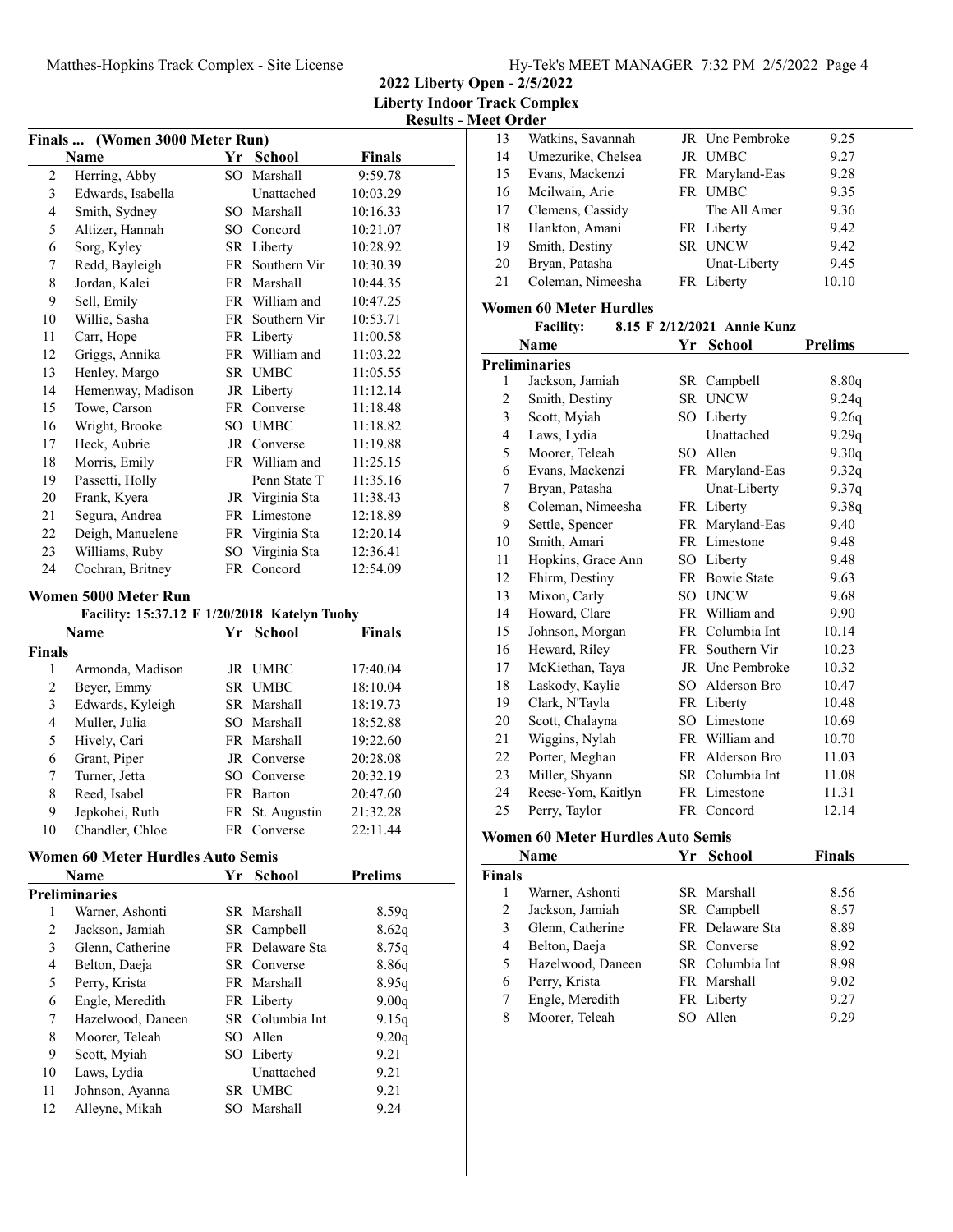# Matthes-Hopkins Track Complex - Site License Hy-Tek's MEET MANAGER 7:32 PM 2/5/2022 Page 5

18 Bond, Annalise FR Delaware Sta J3.07m 18 Norr, Madeline JR UNCW J3.07m

**2022 Liberty Open - 2/5/2022 Liberty Indoor Track Complex**

## **Results - Meet Order Women High Jump**

| Women 4x400 Meter Relay                                    |              |                                            |               | <b>Women High Jump</b>   |                                                           |                   |
|------------------------------------------------------------|--------------|--------------------------------------------|---------------|--------------------------|-----------------------------------------------------------|-------------------|
| Facility: 3:39.60 F 1/19/2018 Bullis School<br><b>Team</b> | Relay        | <b>Finals</b>                              |               | <b>Facility:</b><br>Name | 1.83m F 1/17/2020 Morgan Smalls/Shelby Tyler<br>Yr School | <b>Finals</b>     |
| Finals                                                     |              |                                            | <b>Finals</b> |                          |                                                           |                   |
| Liberty<br>$\mathbf{1}$                                    | A            | 3:54.16                                    | $\mathbf{1}$  | Norr, Madeline           | JR UNCW                                                   | 1.61m             |
| 1) Coleman, Nimeesha FR                                    |              | 2) Scott, Janai SR                         | 2             | Cox, Kacy                | FR Liberty                                                | J1.61m            |
| 3) McKenzie, Annamarie JR                                  |              | 4) Engle, Meredith FR                      | 3             | Smith, Rebekah           | SO UNCW                                                   | J1.61m            |
| William and Mary<br>2                                      | A            | 3:54.34                                    | 3             | St. Martin, Ellie        | FR William and                                            | J1.61m            |
| 1) Swierbut, Carly SO                                      |              | 2) Bir, Grace FR                           | 5             | Engle, Meredith          | FR Liberty                                                | 1.56m             |
| 3) Gregory, Mary FR                                        |              | 4) Joiner, Makenzie FR                     | 6             | Myers, Phoebe            | SO Converse                                               | J1.56m            |
| Marshall<br>3                                              | A            | 3:58.79                                    | 6             | Winston, Autumn          | SO UMBC                                                   | J1.56m            |
| 1) Perry, Krista FR                                        |              | 2) Beckett, Astoria SO                     | 8             | Ryan, Gabrielle          | JR UNCW                                                   | J1.56m            |
| 3) Porter, Marlee FR                                       |              | 4) Murphy, Erica SR                        | 9             | Pedersen, Jilane         | SO Southern Vir                                           | 1.51m             |
| N.C. Central<br>4                                          | A            | 3:59.38                                    | 9             | Klemanski, Liliana       | SO William and                                            | 1.51m             |
| 1) Andrews, Olivia SR                                      |              | 2) Harrell, Ariana JR                      | 9             | Worth, Anna              | NA Liberty                                                | 1.51m             |
| 3) Waters, Emmaya JR                                       |              | 4) Swepson, Victoria FR                    | 12            | Taylor, Lauryn           | SO UNCW                                                   | J1.51m            |
| Delaware State<br>5                                        | A            | 3:59.70                                    | 13            | Joseph, Lizbeth          |                                                           | 1.46m             |
| 1) Lyles, Kyra FR                                          |              | 2) Harpe, Lakendra JR                      | 14            | English, Kourtney        | JR Liberty<br>FR Allen                                    | J1.46m            |
| 3) Daniel, Blair FR                                        |              | 4) White, Khaliyah FR                      |               |                          | SO Unc Pembroke                                           | J1.46m            |
| William and Mary<br>6                                      | B            | 4:02.93                                    | 15            | Sanders, Brianna         |                                                           |                   |
| 1) Wiggins, Nylah FR                                       |              | 2) Ervin, Emily FR                         | 16            | Perry, Krista            | FR Marshall                                               | J1.46m            |
| 3) Kessler, Anna FR                                        |              | 4) Howard, Clare FR                        | 17            | Hill, Kiara              | SO Virginia Sta                                           | 1.41m             |
| 7<br>Uncw                                                  | A            | 4:03.40                                    | 17            | Laskody, Kaylie          | SO Alderson Bro                                           | 1.41m             |
| 1) Fields, Janiyah FR                                      |              | 2) Ryan, Gabrielle JR                      | 17            | Winterton, Makinna       | FR Southern Vir                                           | 1.41 <sub>m</sub> |
| 3) Ferguson, Nasiah FR                                     |              | 4) Townsend, Mackenzie SO                  | 20            | Brewer, Ashley           | FR Southern Vir                                           | J1.41m            |
| 8<br>Campbell                                              | A            | 4:07.30                                    | 21            | Thompson, Maggie         | SO Concord                                                | J1.41m            |
| 1) Stotts, Kiana JR                                        |              | 2) Jackson, Jamiah SR                      | 22            | Pinckney, Janyia         | FR Converse                                               | J1.41m            |
| 3) Bozeman, Germanie FR                                    |              | 4) Tucker, Maya FR                         | 23            | Harding, Ashleigh        | SR Columbia Int                                           | 1.36m             |
| Columbia Int'l<br>9                                        | $\mathbf{A}$ | 4:14.36                                    | 24            | Cooper, Jenna            | FR Concord                                                | J1.36m            |
| 1) Hazelwood, Daneen SR                                    |              | 2) Miller, Meghann SR                      | 24            | Lubamba, Gloriest        | SO Columbia Int                                           | J1.36m            |
| 3) Reed, Rosemary SO                                       |              | 4) Berkemeyer, Mercy FR                    | $---$         | Urraca, Alejandra        | SO N.C. Central                                           | NH                |
| Liberty<br>10                                              | B            | 4:15.25                                    | $---$         | Arblaster, Emma          | SO Liberty                                                | <b>NH</b>         |
| 1) Snider, Ashley FR                                       |              | 2) Hopkins, Grace Ann SO                   |               | <b>Women Pole Vault</b>  |                                                           |                   |
| 3) Scott, Myiah SO                                         |              | 4) Huner, Isabella FR                      |               | <b>Facility:</b>         | 4.51m F 12/2/2021 Alina McDonald                          |                   |
| Maryland-Eas<br>11                                         | A            | 4:18.90                                    |               | Name                     | Yr School                                                 | <b>Finals</b>     |
| 1) Settle, Spencer FR                                      |              | 2) Evans, Mackenzi FR                      | <b>Finals</b> |                          |                                                           |                   |
| 3) Robb, Asshanni SR                                       | $\mathbf C$  | 4) Thomas, Jazmine FR<br>4:22.01           | 1             | McDonald, Alina          | Kmr Athletic                                              | 4.60mF            |
| Liberty<br>12<br>1) Van Arsdale, Sofia FR                  |              | 2) Troup, Samantha FR                      | 2             | Marois, Jill             | Unattached                                                | 4.27m             |
| 13<br>Concord                                              | B            | 4:24.61                                    | 3             | Kalsey, Marissa          | Unattached                                                | 4.17m             |
|                                                            |              |                                            | 4             | Langin, Taylen           | JR Liberty                                                |                   |
| 1) Thompson, Maggie SO<br>3) Altizer, Hannah SO            |              | 2) Smith, Josea SR<br>4) Wallace, Emily SO | 5             | Fiedler, Erika           | Unattached                                                | 3.97m<br>3.82m    |
| Southern Virginia<br>14                                    | A            | 4:29.13                                    |               | Majoy, Macie             | JR Marshall                                               | J3.82m            |
| 1) Heward, Riley FR                                        |              | 2) Chapin, Savanna FR                      | 6             | Goecke, Gabrielle        | JR Campbell                                               | 3.67m             |
| 3) Torres, Folole FR                                       |              | 4) Angell, Jacie FR                        | 7             | Hall, Elise              | JR UNCW                                                   |                   |
| Southern Virginia<br>15                                    | B            | 4:31.70                                    | 8             |                          |                                                           | J3.67m            |
| 1) Sterling, Emily FR                                      |              | 2) Dalebout, Lilly FR                      | 9             | Sitkowski, Olesya        | FR William and                                            | J3.67m            |
| 3) Bradshaw, Kamryn FR                                     |              | 4) Faulk, Jessica FR                       | 10            | Goodman, Diana           | FR Marshall                                               | J3.67m            |
| Concord<br>16                                              | $\mathbf C$  | 4:51.68                                    | 11            | Bowers, Mia              | FR Liberty                                                | J3.67m            |
| 1) Mills, Gretchen SO                                      |              | 2) Parsons, Briana SR                      | 12            | Fernandez, Sophie        | FR William and                                            | 3.52m             |
| 3) Cornett, Madison FR                                     |              | 4) Dixon, Kaylee FR                        | 13            | Upright, Elizabeth       | FR William and                                            | 3.37m             |
|                                                            |              |                                            | 14            | Harding, Ashleigh        | SR Columbia Int                                           | 3.22m             |
|                                                            |              |                                            | 15            | Bermudez, Marisa         | SO Liberty                                                | J3.22m            |
|                                                            |              |                                            | 15            | Hickey, Emily            | SO Citadel                                                | J3.22m            |
|                                                            |              |                                            | 17            | Basewitz, Fiona          | FR William and                                            | 3.07m             |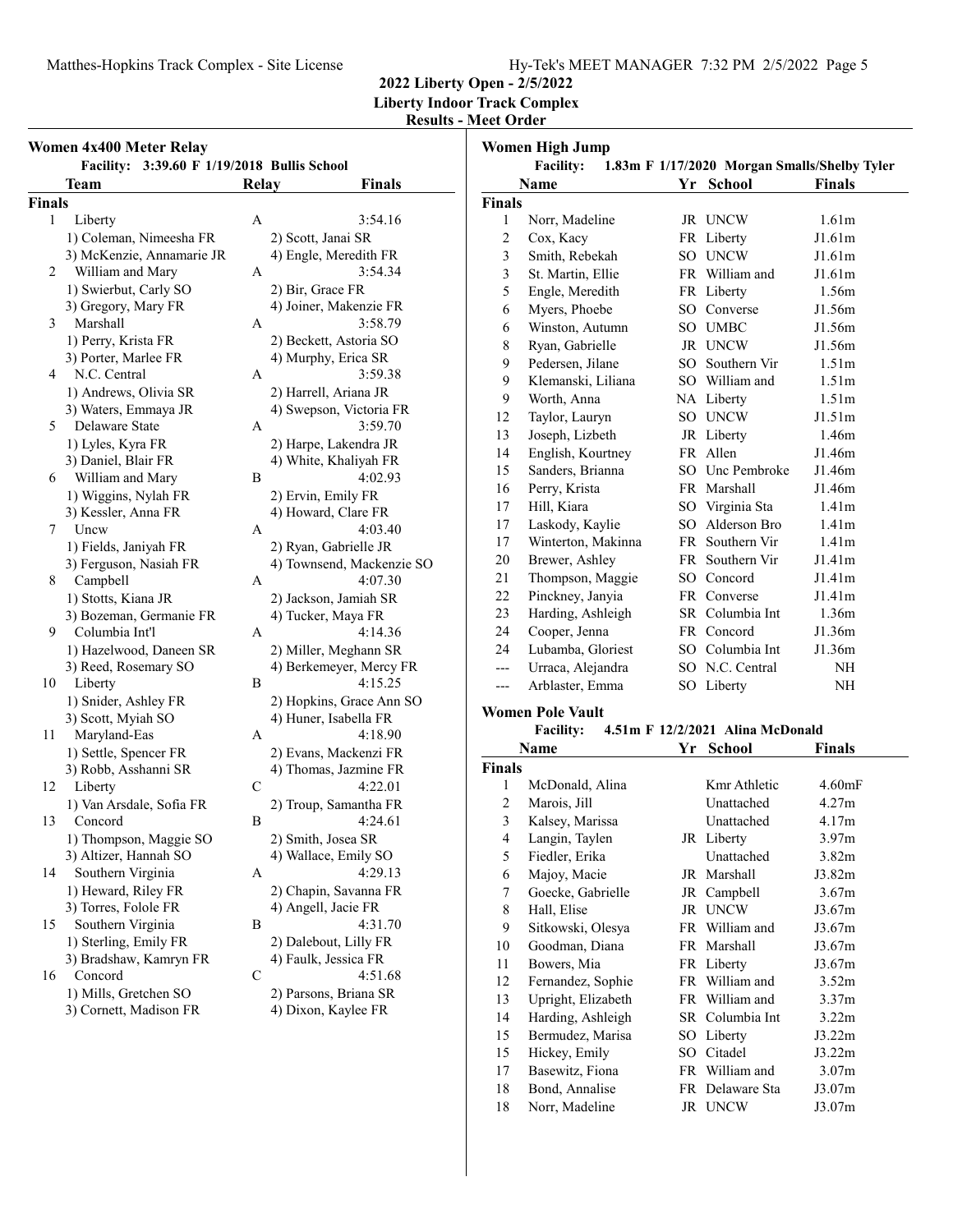| Hy-Tek's MEET MANAGER 7:32 PM 2/5/2022 Page 6 |  |  |
|-----------------------------------------------|--|--|
|                                               |  |  |

**2022 Liberty Open - 2/5/2022 Liberty Indoor Track Complex**

# **Results - Meet Order**

| Finals  (Women Pole Vault)                          |                          |    |                                |                   |  |  |  |
|-----------------------------------------------------|--------------------------|----|--------------------------------|-------------------|--|--|--|
|                                                     | Name                     | Yr | <b>School</b>                  | Finals            |  |  |  |
| 20                                                  | Rhodes, Jena             |    | FR UNCW                        | 2.77m             |  |  |  |
| ---                                                 | Harris, Camryn           |    | JR Limestone                   | NΗ                |  |  |  |
|                                                     | <b>Women Long Jump</b>   |    |                                |                   |  |  |  |
| <b>Facility:</b><br>6.23m F 1/18/2020 Claire Bryant |                          |    |                                |                   |  |  |  |
|                                                     | <b>Name</b>              |    | Yr School                      | Finals            |  |  |  |
| <b>Finals</b>                                       |                          |    |                                |                   |  |  |  |
| 1                                                   | Lines, Courtney          |    | JR UNCW                        | 6.20 <sub>m</sub> |  |  |  |
| $\overline{c}$                                      | Bailey-Perkins, Destiny  |    | SO Campbell                    | 5.75m             |  |  |  |
| 3                                                   | Mitchell, Chelsea        |    | FR William and                 | 5.64m             |  |  |  |
| 3                                                   | Heidebrecht, Megan       |    | FR William and                 | 5.64m             |  |  |  |
| 5                                                   | Parra, Maria             |    | SR Marshall                    | 5.53m             |  |  |  |
| 6                                                   | Holland, Jasmine         |    | JR UMBC                        | 5.51m             |  |  |  |
| 7                                                   | Okoduwa, Eseose          |    | FR Converse                    | 5.42m             |  |  |  |
| $\,$ 8 $\,$                                         | Kelley, Zinzili          |    | SR N.C. Central                | 5.40m             |  |  |  |
| 9                                                   | Williams, Takira         |    | SR Marshall                    | 5.33m             |  |  |  |
| 10                                                  | Romaine, Sierra          |    | FR Delaware Sta                | 5.30m             |  |  |  |
| 11                                                  | Whimple, Victoria        |    | SR UNCW                        | 5.29m             |  |  |  |
| 11                                                  | Lamar, Laurie            |    | FR Limestone                   | 5.29m             |  |  |  |
| 13                                                  | Watkins, Savannah        |    | JR Unc Pembroke                | 5.25m             |  |  |  |
| 14                                                  | Hunt, Serenity           |    | SR Converse                    | 5.24m             |  |  |  |
| 15                                                  | Onyebadi, Petronilla     |    | JR UMBC                        | 5.21m             |  |  |  |
| 16                                                  | Cooper, Kamia            |    | FR Liberty                     | 5.17m             |  |  |  |
| 17                                                  | Fulton, Micah            |    | JR N.C. Central                | 5.11m             |  |  |  |
| 18                                                  | Parsons, Jayda           |    | FR Campbell                    | 5.10m             |  |  |  |
| 19                                                  | English, Naomi           |    | SR Maryland-Eas                | 5.08m             |  |  |  |
| 20                                                  | Kinoshita, Abigail       |    | SR Southern Vir                | 5.02m             |  |  |  |
| 21                                                  | Walker, Ty'Nasia         |    | SO Virginia Sta                | 4.99m             |  |  |  |
| $22\,$                                              | Parsons, Za'Kayza        |    | FR UMBC                        | 4.92m             |  |  |  |
| 23                                                  | Thompson, Maggie         |    | SO Concord                     | 4.87m             |  |  |  |
| 24                                                  | Miller, Meghann          |    | SR Columbia Int                | 4.81 <sub>m</sub> |  |  |  |
| 25                                                  | Hopkins, Grace Ann       |    | SO Liberty                     | 4.80m             |  |  |  |
| 26                                                  | McKiethan, Taya          |    | JR Unc Pembroke                | 4.77m             |  |  |  |
| 27                                                  | Hill, Kiara              |    | SO Virginia Sta                | 4.73m             |  |  |  |
| 28                                                  | Trogdon, Emily           |    | FR Marshall                    | 4.71m             |  |  |  |
| 29                                                  | Strand, Jadaya           | FR | Maryland-Eas                   | 4.65m             |  |  |  |
| 30                                                  | Robinson, Ky'leigha      |    | SO Allen                       | 4.41m             |  |  |  |
| 31                                                  | Ehirm, Destiny           |    | FR Bowie State                 | 4.40m             |  |  |  |
| 32                                                  | Jones, Crystal           |    | SR Columbia Int                | 4.38m             |  |  |  |
| 33                                                  | Pedersen, Jilane         |    | SO Southern Vir                | 4.32m             |  |  |  |
| 33                                                  | English, Kourtney        |    | FR Allen                       | 4.32m             |  |  |  |
| 35                                                  | Lubamba, Gloriest        |    | SO Columbia Int                | 4.26m             |  |  |  |
| 36                                                  | Blodgett, Emma           |    | SO Southern Vir                | 3.60 <sub>m</sub> |  |  |  |
| 37                                                  | Perry, Taylor            |    | FR Concord                     | 3.40m             |  |  |  |
| ---                                                 | Hunter, Jayda            |    | SO UNCW                        | <b>FOUL</b>       |  |  |  |
| ---                                                 | Ryan, Gabrielle          |    | JR UNCW                        | FOUL              |  |  |  |
|                                                     | <b>Women Triple Jump</b> |    |                                |                   |  |  |  |
|                                                     | <b>Facility:</b>         |    | 14.52m F 1/23/2021 Thea LaFond |                   |  |  |  |
|                                                     | Name                     | Yr | <b>School</b>                  | Finals            |  |  |  |
| <b>Finals</b>                                       |                          |    |                                |                   |  |  |  |
| 1                                                   | Whimple, Victoria        |    | SR UNCW                        | 11.90m            |  |  |  |
| $\overline{c}$                                      | Holland, Jasmine         |    | JR UMBC                        | 11.81m            |  |  |  |
| 3                                                   | Heidebrecht, Megan       |    | FR William and                 | 11.76m            |  |  |  |
|                                                     |                          |    |                                |                   |  |  |  |

| 4  | Shittu, Attinuke     |     | SR Maryland-Eas | 11.74m      |
|----|----------------------|-----|-----------------|-------------|
| 5  | Hunter, Jayda        | SО  | <b>UNCW</b>     | 11.71m      |
| 6  | Abraham, Dana        |     | FR William and  | 11.47m      |
| 7  | Boddie, Joidon       |     | SO N.C. Central | 11.44m      |
| 8  | Fulton, Micah        |     | JR N.C. Central | 11.40m      |
| 9  | Whiteside, Mackenzie |     | FR Converse     | 11.17m      |
| 10 | Kelley, Zinzili      |     | SR N.C. Central | 11.04m      |
| 11 | Walker, Ty'Nasia     |     | SO Virginia Sta | 10.92m      |
| 12 | Hunt, Serenity       |     | SR Converse     | 10.75m      |
| 13 | Thompson, Maggie     |     | SO Concord      | 10.55m      |
| 14 | Hill, Kiara          |     | SO Virginia Sta | 10.20m      |
| 15 | Arblaster, Emma      |     | SO Liberty      | 10.14m      |
| 16 | Warren, Nashayla     |     | SO Converse     | 9.64m       |
|    | Pedersen, Jilane     | SO. | Southern Vir    | <b>FOUL</b> |

#### **Women Shot Put**

# **Facility:** 16.19m F 2/1/2020 Patience Marshall

|                         | Name                            | Yr | <b>School</b>   | <b>Finals</b>     |
|-------------------------|---------------------------------|----|-----------------|-------------------|
| <b>Finals</b>           |                                 |    |                 |                   |
| 1                       | Corso, Tatiana                  |    | JR Citadel      | 12.14m            |
| $\overline{c}$          | White, Chernell                 |    | SO Virginia Sta | 11.71m            |
| 3                       | Marino, Lillian                 |    | SO Unc Pembroke | 11.64m            |
| $\overline{\mathbf{4}}$ | Judd, Autumn                    |    | FR Campbell     | 11.30m            |
| 5                       | Drummer, Savanna                |    | FR Virginia Sta | 11.19m            |
| 6                       | Young, Story                    |    | FR Maryland-Eas | 11.09m            |
| 7                       | Hunt, Acoya                     |    | FR Columbia Int | 10.80m            |
| 8                       | Maher, Madeleine                |    | Southern Vir    | 10.67m            |
| 9                       | Winebrenner, Taylor             |    | FR Marshall     | 10.15m            |
| 10                      | O'Neill, Saniah                 |    | SO N.C. Central | 9.97m             |
| 11                      | Lines, Courtney                 |    | JR UNCW         | 9.88m             |
| 12                      | Jones, Crystal                  |    | SR Columbia Int | 9.87m             |
| 13                      | Ross, Lillian                   |    | FR Marshall     | 9.79 <sub>m</sub> |
| 14                      | Richardson, Brooklyn            |    | FR Virginia Sta | 9.52m             |
| 15                      | McCullough, Madiyah             |    | FR Marshall     | 9.48m             |
| 16                      | Johnson, LaRhonda               |    | FR Allen        | 8.35m             |
| 17                      | Davis, Alexandria               |    | FR Allen        | 8.22m             |
|                         | <b>Women Shot Put Section A</b> |    |                 |                   |
|                         | <b>Name</b>                     | Yr | <b>School</b>   | <b>Finals</b>     |
| <b>Finals</b>           |                                 |    |                 |                   |
| 1                       | Mojica, Naomi                   |    | SR Liberty      | 15.54m            |
| 2                       | Suzenski, Keeley                |    | SO William and  | 14.77m            |
| 3                       | Holland, Carisma                |    | JR Citadel      | 14.23m            |
| $\overline{\mathbf{4}}$ | Mann, Megan                     |    | SO Liberty      | 14.03m            |
| 5                       | Tafiti, Siiva                   |    | SR UMBC         | 13.93m            |
| 6                       | Adebayo, MaryAnn                |    | JR Marshall     | 12.70m            |
| 7                       | Dankert, Jenna                  |    | JR Campbell     | 12.51m            |
| 8                       | Scott, Myiah                    |    | SO Liberty      | 12.10m            |
| 9                       | Mojica, Sofia                   |    | FR Liberty      | 12.04m            |
| 10                      | Wallace, Chelsea                |    | JR William and  | 11.80m            |
| 11                      | Burns, Brooke                   |    | SO Marshall     | 11.55m            |
| 12                      | Smith, Taylor                   |    | NA Unat-Limesto | 11.51m            |
| 13                      | Pickens, Kloey                  |    | FR Columbia Int | 11.37m            |
| 14                      | Hansley, Indya                  |    | JR Maryland-Eas | 11.33m            |
| 15                      | Evans, Raigan                   |    | JR Unc Pembroke | 10.24m            |
| ---                     | Ennis, Samantha                 |    | SO Campbell     | <b>FOUL</b>       |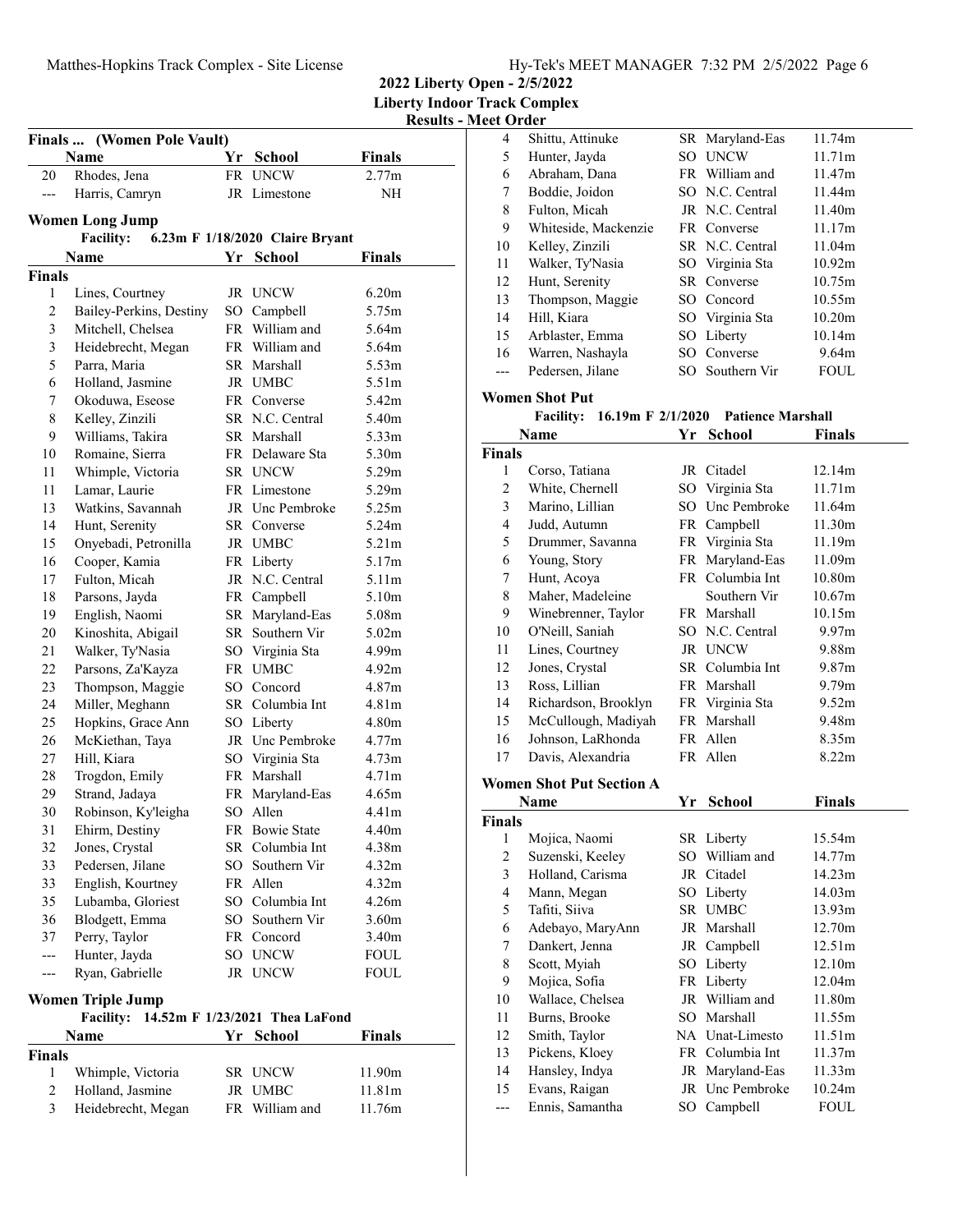**2022 Liberty Open - 2/5/2022**

**Liberty Indoor Track Complex Results - Meet Order**

| <b>Women Weight Throw</b> |                                                    |    |                 |                    |  |  |
|---------------------------|----------------------------------------------------|----|-----------------|--------------------|--|--|
|                           | Facility: 20.35m F 2/10/2017 Victoria Merriweather |    |                 |                    |  |  |
|                           | Name                                               | Yr | School          | <b>Finals</b>      |  |  |
| <b>Finals</b>             |                                                    |    |                 |                    |  |  |
| 1                         | Mojica, Naomi                                      |    | SR Liberty      | 19.03 <sub>m</sub> |  |  |
| $\overline{c}$            | Adams, Emily                                       |    | Unattached      | 18.74m             |  |  |
| $\overline{\mathbf{3}}$   | Artis, Grace                                       |    | SR Liberty      | 17.90m             |  |  |
| $\overline{4}$            | Adebayo, MaryAnn                                   |    | JR Marshall     | 17.71m             |  |  |
| 5                         | Mann, Megan                                        |    | SO Liberty      | 16.40 <sub>m</sub> |  |  |
| 6                         | Mustafic, Eva                                      |    | SR William and  | 16.05m             |  |  |
| 7                         | Evans, Raigan                                      |    | JR Unc Pembroke | 15.91m             |  |  |
| 8                         | Zotou, Eleni                                       |    | SR UMBC         | 15.81m             |  |  |
| 9                         | Burns, Brooke                                      |    | SO Marshall     | 15.63m             |  |  |
| 10                        | Suzenski, Keeley                                   |    | SO William and  | 15.49m             |  |  |
| 11                        | Hantho, Annika                                     |    | FR Liberty      | 15.48m             |  |  |
| 12                        | Johnson, Jade                                      |    | SR Limestone    | 15.37m             |  |  |
| 13                        | Marino, Lillian                                    |    | SO Unc Pembroke | 15.31m             |  |  |
| 14                        | Dankert, Jenna                                     |    | JR Campbell     | 15.30m             |  |  |
| 15                        | Mojica, Sofia                                      |    | FR Liberty      | 15.07m             |  |  |
| 16                        | Wallace, Chelsea                                   |    | JR William and  | 15.06m             |  |  |
| 17                        | Gerow, Joy                                         |    | SO Campbell     | 14.90m             |  |  |
| 18                        | McCullough, Madiyah                                |    | FR Marshall     | 14.07m             |  |  |
| 19                        | Spates, Tytionna                                   |    | JR Barton       | 14.03 <sub>m</sub> |  |  |
| 20                        | Hansley, Indya                                     |    | JR Maryland-Eas | 14.02m             |  |  |
| 21                        | Corso, Tatiana                                     |    | JR Citadel      | 13.87m             |  |  |
| 22                        | Judd, Autumn                                       |    | FR Campbell     | 13.72m             |  |  |
| 23                        | Ross, Lillian                                      |    | FR Marshall     | 13.45m             |  |  |
| 24                        | Hinton, Dazanni                                    |    | SO Columbia Int | 13.22m             |  |  |
| 25                        | Ennis, Samantha                                    |    | SO Campbell     | 12.66m             |  |  |
| 26                        | Shakwi, Sanaa                                      |    | SR Maryland-Eas | 11.88m             |  |  |
| 27                        | Downs, Trinity                                     |    | FR Limestone    | 11.87m             |  |  |
| 28                        | Holland, Carisma                                   |    | JR Citadel      | 11.86m             |  |  |
| 29                        | Pickens, Kloey                                     |    | FR Columbia Int | 11.67m             |  |  |
| 30                        | O'Neill, Saniah                                    |    | SO N.C. Central | 11.50m             |  |  |
| 31                        | Barbee, Kate                                       |    | SR Columbia Int | 11.35m             |  |  |
| 32                        | Weatherford, Mackenzie                             |    | SO Converse     | 11.10m             |  |  |
| 32                        | Young, Story                                       |    | FR Maryland-Eas | 11.10m             |  |  |
| 34                        | Pitt, Lauryn                                       |    | FR Barton       | 9.35m              |  |  |
| 35                        | Hunt, Acoya                                        |    | FR Columbia Int | 8.81m              |  |  |
| 36                        | Maher, Madeleine                                   |    | Southern Vir    | 8.20m              |  |  |
|                           |                                                    |    |                 |                    |  |  |
|                           | Men 60 Meter Dash Auto Semis                       |    |                 |                    |  |  |
|                           | <b>Name</b>                                        | Υr | School          | <b>Prelims</b>     |  |  |
|                           | Preliminaries                                      |    |                 |                    |  |  |
| 1                         | McClinton, Donald                                  |    | NA Unat-Liberty | 6.83q              |  |  |
| $\overline{c}$            | Griffin, Diamantae                                 |    | SR Liberty      | 6.83q              |  |  |
| 3                         | Johnson Jr., J                                     |    | SR Unattached   | 6.88q              |  |  |
| 4                         | Lyon, Christian                                    |    | SR Liberty      | 6.92q              |  |  |
| 5                         | Thomas, Jaidin                                     |    | FR Unc Pembroke | 6.98q              |  |  |
| 6                         | Leslie, Andre                                      |    | FR Campbell     | 6.98q              |  |  |
| 7                         | Jean-Boni, Benjamin                                |    | Unattached      | 6.99q              |  |  |
| 8                         | Staats, Shavar                                     |    | FR UMBC         | 7.00q              |  |  |
| 9                         | Johnson, Alijah                                    |    | JR Eastern Menn | 7.01               |  |  |
| 10                        | Donald, Gerrard                                    |    | FR Converse     | 7.01               |  |  |
| 11                        | Burke, Jaeden                                      |    | SO UMBC         | 7.01               |  |  |

| 12                      | Herring, Mahki                        |        |                        |                |
|-------------------------|---------------------------------------|--------|------------------------|----------------|
|                         |                                       | SO     | Maryland-Eas           | 7.01           |
| 13                      | Osuji, Chukwumdi                      |        | FR Campbell            | 7.01           |
| 14                      | Mcfadden, Gavin                       |        | FR Converse            | 7.05           |
| 15                      | Fagbuyi, Glory                        |        | SO UMBC                | 7.06           |
| 16                      | Cooley, Jackson                       |        | SO William and         | 7.09           |
| 17                      | Wright, Roger                         |        | SO UMBC                | 7.11           |
| 18                      | Parker, Christian                     |        | The All Amer           | 7.12           |
| 19                      | Napier, Devon                         |        | FR Alderson Bro        | 7.19           |
| 20                      | Patterson-Bryant, Terryn              |        | FR Concord             | 7.22           |
| 21                      | Capitano, Ethan                       |        | Penn State T           | 7.23           |
| $---$                   | Burley, Joshua                        |        | FR Allen               | DQ             |
|                         |                                       |        |                        |                |
|                         | <b>Men 60 Meter Dash</b>              |        |                        |                |
|                         | <b>Facility:</b><br>6.63 F $3/7/2020$ |        | <b>Davonte Burnett</b> |                |
|                         | Name                                  |        | Yr School              | <b>Prelims</b> |
|                         | <b>Preliminaries</b>                  |        |                        |                |
| 1                       | Jean-Boni, Benjamin                   |        | Unattached             | 7.01q          |
| 2                       | Donald, Gerrard                       |        | FR Converse            | 7.08q          |
| 3                       | Osuji, Chukwumdi                      |        | FR Campbell            | 7.08q          |
| $\overline{\mathbf{4}}$ | Cooley, Jackson                       |        | SO William and         | 7.09q          |
| 5                       | Fagbuyi, Glory                        |        | SO UMBC                | 7.09q          |
| 6                       | Wright, Roger                         |        | SO UMBC                | 7.11q          |
| 7                       | Burley, Joshua                        |        | FR Allen               | 7.12q          |
| 8                       | Parker, Christian                     |        | The All Amer           | 7.13q          |
| 9                       | Dirks, Keasean                        |        | Unattached             | 7.14           |
| 10                      | Johnson, Tyrell                       |        | JR Campbell            | 7.14           |
| 11                      | Durham, Jacquez                       |        | FR Barton              | 7.15           |
| 12                      |                                       |        | Unattached             | 7.16           |
|                         | Ogle, Edward                          |        |                        |                |
| 13                      | Morrow, Travon                        |        | FR Unc Pembroke        | 7.16           |
| 13                      | Paige, Ahkeem                         |        | SO Louisburg Co        | 7.16           |
| 15                      | Gordon, Chislon                       |        | SR Maryland-Eas        | 7.18           |
| 16                      | Samuel, Reed                          |        | NA Unat-Liberty        | 7.18           |
| 17                      | Barnes, Shamar                        |        | JR UMBC                | 7.19           |
| 18                      | McBeth, Stephen                       |        | FR Louisburg Co        | 7.20           |
| 19                      | Black, Jaelen                         |        | FR Virginia Sta        | 7.20           |
| 20                      | Miles, Justin                         |        | FR N.C. Central        | 7.20           |
| 21                      | Long, Damazhay                        |        | FR Limestone           | 7.22           |
| 22                      | Clark, Jaden                          |        | FR Ferrum              | 7.22           |
| 23                      | Morgan, Damon                         |        | FR Eastern Menn        | 7.24           |
| 24                      | McKenzie, Jermaine                    |        | FR Unc Pembroke        | 7.24           |
| 25                      | Randolph, Christian                   | SR     | Virginia Sta           | 7.24           |
| 26                      | Ellerbe, Joshua                       | SO     | Ferrum                 | 7.26           |
| 27                      | Adams, Jaylan                         |        | SR Citadel             | 7.28           |
| 28                      | Hargrove, Siheed                      |        | FR Louisburg Co        | 7.30           |
| 29                      | Tyler, Zion                           |        | JR Bowie State         | 7.30           |
| 30                      | Parrish, Michael                      |        | JR Columbia Int        | 7.31           |
| 31                      | Hodges, Justin                        |        | FR Limestone           | 7.32           |
| 32                      | Henley, Dorryen                       |        | Unattached             | 7.32           |
| 33                      | Dawes, Elijah                         |        | The All Amer           | 7.33           |
| 34                      | Francis, Ian                          |        | Penn State T           | 7.34           |
| 35                      | Blunt, Calvin                         |        | FR Alderson Bro        | 7.36           |
| 36                      | Nwaneri, Elvis                        | FR     | Southern Vir           | 7.37           |
| 37                      | Sumter, Irvin                         | $SO^-$ | Columbia Int           | 7.38           |
| 38                      | Summers, Jimere                       |        | JR Barton              | 7.38           |
| 38                      | Lord, Harry                           |        | SR Athletic Lab        | 7.38           |
| 40                      | Robinson, Ronnie                      |        | SO Barton              | 7.40           |
|                         |                                       |        |                        |                |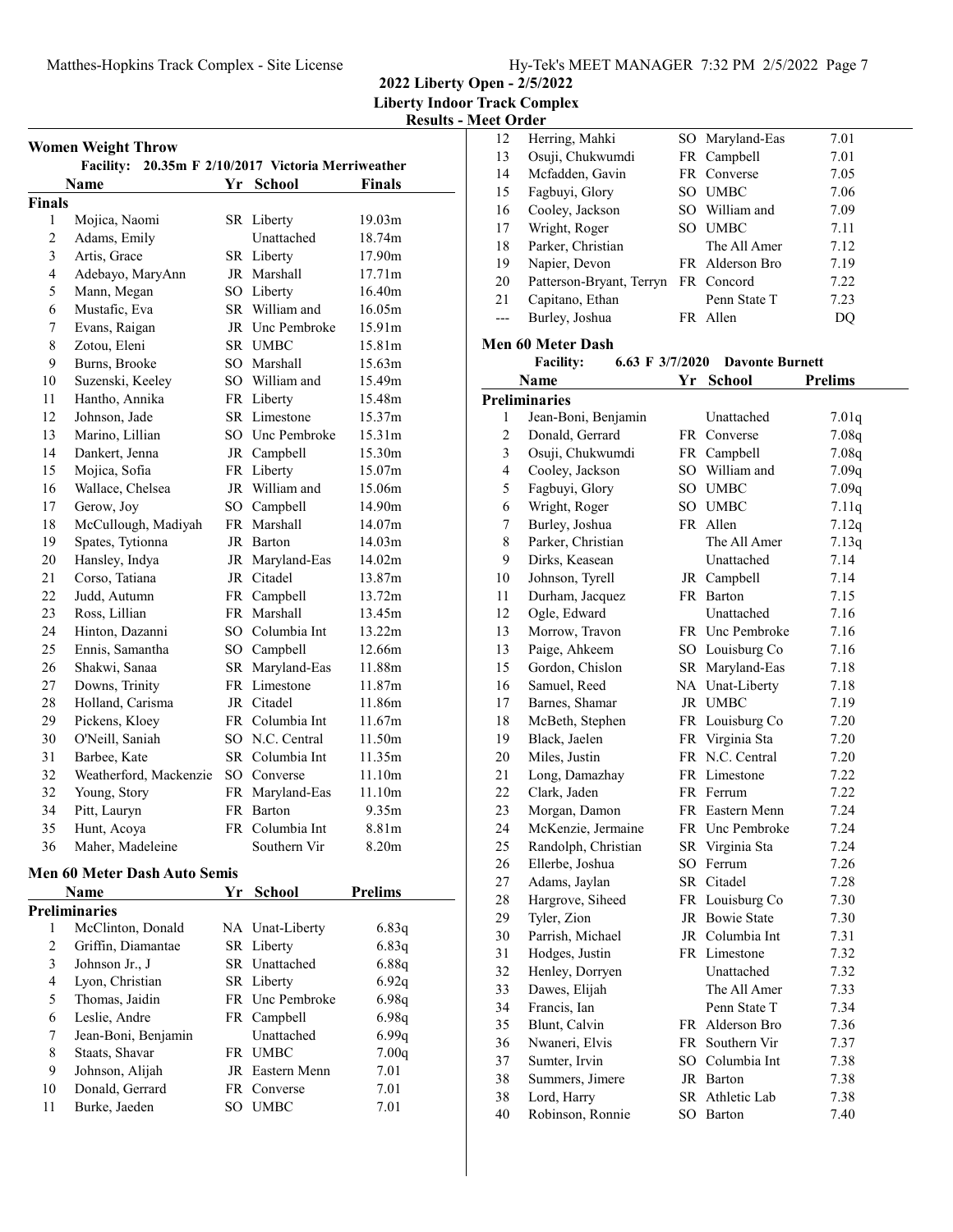|  |  |  | Hy-Tek's MEET MANAGER 7:32 PM 2/5/2022 Page 8 |  |  |  |
|--|--|--|-----------------------------------------------|--|--|--|
|--|--|--|-----------------------------------------------|--|--|--|

**2022 Liberty Open - 2/5/2022 Liberty Indoor Track Complex Results - Meet Order**

| Preliminaries  (Men 60 Meter Dash) |                                         |    |                         |                |  |
|------------------------------------|-----------------------------------------|----|-------------------------|----------------|--|
|                                    | Name                                    |    | Yr School               | <b>Prelims</b> |  |
| 41                                 | Goslee, Caleb                           | SO | Maryland-Eas            | 7.41           |  |
| 42                                 | Julien, Quincy                          | FR | <b>Bowie State</b>      | 7.42           |  |
| 43                                 | Nelson, Jaylin                          |    | JR Maryland-Eas         | 7.45           |  |
| 44                                 | Moore, Roman                            |    | FR Southern Vir         | 7.47           |  |
| 45                                 | Nelson, Shemar                          |    | FR Allen                | 7.49           |  |
| 46                                 | Monpas, Jomel                           |    | FR Alderson Bro         | 7.51           |  |
| 47                                 | Scott, Dashan                           |    | FR Columbia Int         | 7.54           |  |
| 48                                 | Williams-Person, DaeQuarFR Southern Vir |    |                         | 7.57           |  |
| 49                                 | Hallums, Coleman                        |    | Unattached              | 7.57           |  |
| 50                                 | Cochran, Robbie                         |    | JR Concord              | 7.60           |  |
| 51                                 | Lockhart, Isaac                         |    | SO Ferrum               | 7.61           |  |
| 52                                 | Gray, Christian                         |    | FR Bowie State          | 7.63           |  |
| 53                                 | Colant, Caysey                          |    | FR Louisburg Co         | 7.65           |  |
| 54                                 | Smith, Micah                            |    | The All Amer            | 7.77           |  |
| 55                                 | Johnson, Neco                           |    | JR N.C. Central         | 8.00           |  |
| $---$                              | Pickett, Kayvon                         |    | The All Amer            | DQ             |  |
|                                    |                                         |    |                         |                |  |
|                                    | <b>Men 60 Meter Dash Auto Semis</b>     |    |                         |                |  |
|                                    | Name                                    | Yr | School                  | <b>Finals</b>  |  |
| <b>Finals</b>                      |                                         |    |                         |                |  |
| $\mathbf{1}$                       | Griffin, Diamantae                      |    | SR Liberty              | 6.76           |  |
| $\overline{c}$                     | Lyon, Christian                         |    | SR Liberty              | 6.77           |  |
| 3                                  | Staats, Shavar                          |    | FR UMBC                 | 6.89           |  |
| 4                                  | Jean-Boni, Benjamin                     |    | Unattached              | 6.90           |  |
| 5                                  | Thomas, Jaidin                          |    | FR Unc Pembroke         | 7.04           |  |
| 6                                  | Leslie, Andre                           |    | FR Campbell             | 7.08           |  |
|                                    | <b>Men 200 Meter Dash</b>               |    |                         |                |  |
|                                    | <b>Facility:</b><br>20.68 F 3/7/2020    |    | <b>Caleb Boger</b>      |                |  |
|                                    | Name                                    | Yr | <b>School</b>           | Finals         |  |
| <b>Finals</b>                      |                                         |    |                         |                |  |
| 1                                  | Parker, Ja'Darien                       |    | FR Campbell             | 21.25          |  |
| 2                                  | McClinton, Donald                       |    | NA Unat-Liberty         | 21.34          |  |
| 3                                  | Alexander, Dominique                    |    | FR Campbell             |                |  |
| $\overline{4}$                     | Renard, Danny                           |    |                         | 21.40          |  |
| 5                                  | Miller, Shemar                          |    | Unattached              | 21.93          |  |
| 6                                  |                                         |    | JR Campbell             | 22.02          |  |
|                                    | Harvey, DaMarr                          |    | FR Unc Pembroke         | 22.11          |  |
| 7                                  | Johnson, Alijah                         |    | JR Eastern Menn         | 22.25          |  |
| 8                                  | Branker, Xavier                         |    | Elite Track             | 22.27          |  |
| 9                                  | Mcfadden, Gavin                         | FR | Converse                | 22.29          |  |
| 10                                 | White, Montrell                         | FR | Allen                   | 22.32          |  |
| 11                                 | Barnes, Shamar                          | JR | <b>UMBC</b>             | 22.43          |  |
| 12                                 | Donald, Gerrard                         |    | FR Converse             | 22.44          |  |
| 13                                 | Parker, Christian                       |    | The All Amer            | 22.59          |  |
| 14                                 | Miller, Marquis                         |    | FR UMBC                 | 22.61          |  |
| 15                                 | Hodges, Justin                          |    | FR Limestone            | 22.65          |  |
| 16                                 | Brown, Julian                           |    | SR Delaware Sta         | 22.65          |  |
| 17                                 | Staats, Shavar                          |    | FR UMBC                 | 22.66          |  |
| 18                                 | Burgess, Cameron                        |    | DC Internati            | 22.67          |  |
| 19                                 | Morgan, Damon                           |    | FR Eastern Menn         | 22.73          |  |
| 20                                 | Glenn, Ryan                             |    | FR Converse             | 22.77          |  |
| 21                                 | Thomas, Jaidin                          |    | FR Unc Pembroke         | 22.84          |  |
| 22<br>23                           | Stephens, Jamal<br>Wright, Roger        | SO | Unc Pembroke<br>SO UMBC | 22.85<br>22.88 |  |

| 24  | Littlejohn, Sidney                      | SO <sub>1</sub> | Louisburg Co       | 22.98      |
|-----|-----------------------------------------|-----------------|--------------------|------------|
| 25  | Jordan, Bryce                           | SO              | Virginia Sta       | 23.00      |
| 26  | Randolph, Christian                     | <b>SR</b>       | Virginia Sta       | 23.10      |
| 27  | Bartley, Jahmoy                         | FR              | <b>Bowie State</b> | 23.10      |
| 28  | Napier, Devon                           |                 | FR Alderson Bro    | 23.13      |
| 29  | Clark, Isaiah                           |                 | FR Ferrum          | 23.16      |
| 30  | Tuttle, Kam                             |                 | FR Louisburg Co    | 23.26      |
| 30  | Dawes, Elijah                           |                 | The All Amer       | 23.26      |
| 32  | Miles, Justin                           |                 | FR N.C. Central    | 23.27      |
| 33  | Long, Damazhay                          |                 | FR Limestone       | 23.39      |
| 34  | Nelson, Jaylin                          |                 | JR Maryland-Eas    | 23.41      |
| 35  | Burns, Russell                          |                 | FR William and     | 23.45      |
| 36  | Good, Jordan                            |                 | The All Amer       | 23.51      |
| 37  | Burley, Joshua                          |                 | FR Allen           | 23.58      |
| 38  | Capitano, Ethan                         |                 | Penn State T       | 23.73      |
| 39  | Tyler, Zion                             |                 | JR Bowie State     | 23.74      |
| 40  | Diggs, London                           |                 | FR Bowie State     | 23.75      |
| 41  | Ogle, Edward                            |                 | Unattached         | 23.79      |
| 42  | Chisholm, Tayshaun                      |                 | JR Delaware Sta    | 23.79      |
| 43  | Ellerbe, Joshua                         |                 | SO Ferrum          | 23.82      |
| 44  | Irving, Stephen                         |                 | DC Internati       | 23.83      |
| 45  | Hallums, Coleman                        |                 | Unattached         | 23.84      |
| 46  | Sumter, Irvin                           |                 | SO Columbia Int    | 23.93      |
| 47  | Pickett, Kayvon                         |                 | The All Amer       | 23.94      |
| 48  | de la Cruz, Daniel                      |                 | SR Southern Vir    | 23.95      |
| 49  | Blunt, Calvin                           |                 | FR Alderson Bro    | 23.95      |
| 50  | Daniels, Jaqarius                       | FR              | Louisburg Co       | 23.96      |
| 51  | Nwaneri, Elvis                          | FR              | Southern Vir       | 24.17      |
| 52  | Theriot, Scott                          |                 | Penn State T       | 24.19      |
| 53  | Wallace, Jeremiah                       |                 | Unattached         | 24.50      |
| 54  | Williams-Person, DaeQuarFR Southern Vir |                 |                    | 24.58      |
| 55  | Mohler, Reece                           |                 | FR Alderson Bro    | 24.72      |
| 56  | Hamman, Joshuah                         |                 | FR Ferrum          | 25.39      |
| 57  | Smith, Micah                            |                 | The All Amer       | 25.63      |
| 58  | Miguel, Bryce                           |                 | FR Unattached      | 26.25      |
| --- | Paige, Ahkeem                           |                 | SO Louisburg Co    | DNF        |
| --- | Reid, Radjae                            | FR              | Maryland-Eas       | <b>DNF</b> |
|     | <b>Men 400 Meter Dash</b>               |                 |                    |            |

Facility: 46.15 F 2/23/2019 Alejandro Perlaza Zapata

| Name          |                       | Yr  | <b>School</b>       | Finals |  |
|---------------|-----------------------|-----|---------------------|--------|--|
| <b>Finals</b> |                       |     |                     |        |  |
| 1             | Herbert, Khari        |     | <b>British Virg</b> | 48.52  |  |
| 2             | Carter, Donnell       |     | JR N.C. Central     | 48.83  |  |
| 3             | Watkins, Jahlanhnee   |     | JR Maryland-Eas     | 49.01  |  |
| 4             | Renard, Danny         |     | Unattached          | 49.71  |  |
| 5             | Little, Malachi       |     | FR Delaware Sta     | 49.71  |  |
| 6             | Burgess, Cameron      |     | DC Internati        | 49.78  |  |
| 7             | Beckford, Ashane      |     | JR Maryland-Eas     | 49.95  |  |
| 8             | Saint-Fleur, Stanley  |     | NA Unat-Liberty     | 50.24  |  |
| 9             | Rose, Michael         |     | SO Liberty          | 50.30  |  |
| 10            | Bowers, Joel          |     | JR Virginia Sta     | 50.46  |  |
| 11            | Adegboyo, Anjayooluwa | SO. | <b>UMBC</b>         | 50.50  |  |
| 12            | Arnold, Michael       |     | JR UMBC             | 50.85  |  |
| 13            | Lewis, Gordon         |     | SR N.C. Central     | 51.18  |  |
| 14            | Gardner, Ian          |     | FR Concord          | 51.33  |  |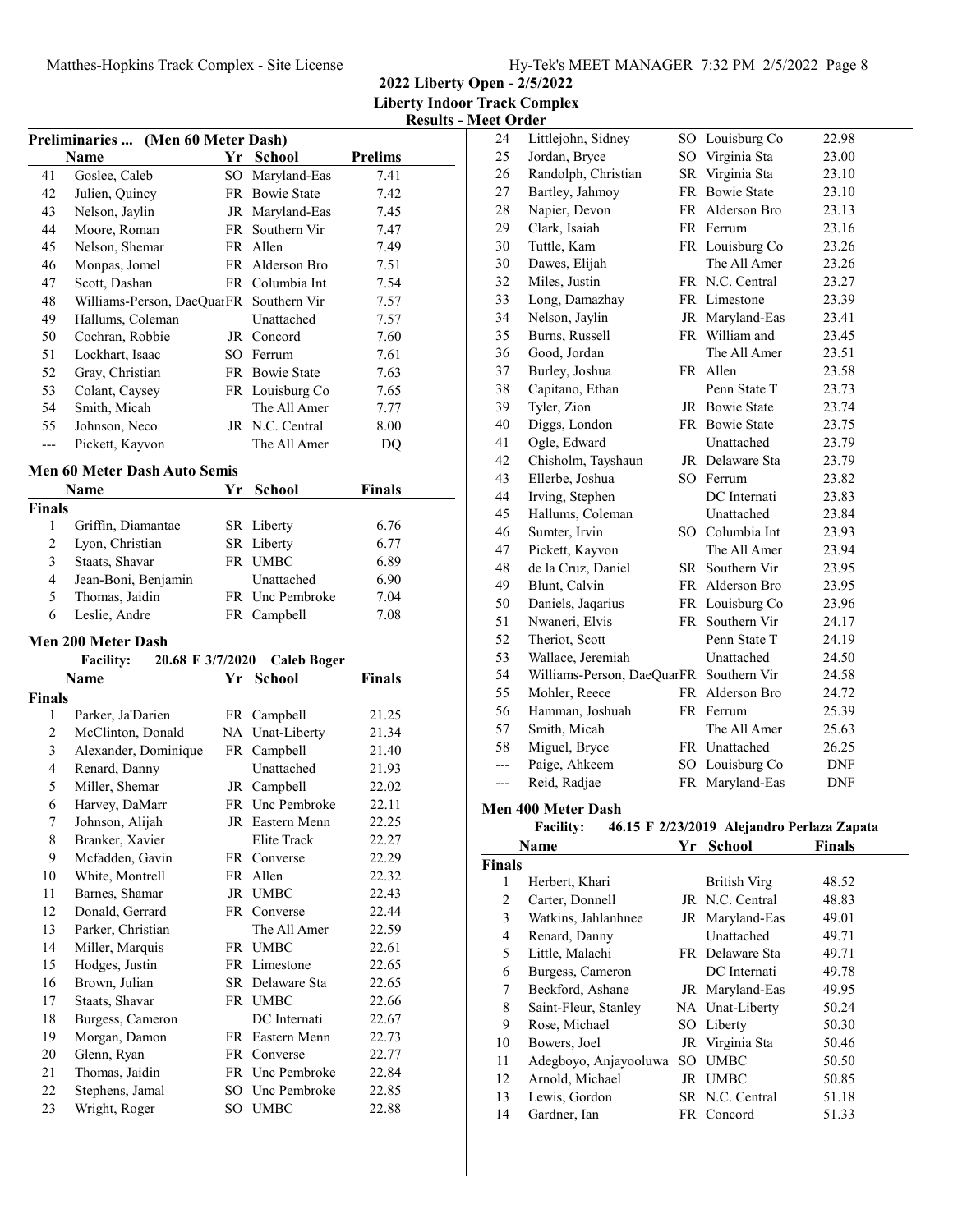**2022 Liberty Open - 2/5/2022 Liberty Indoor Track Complex Results - Meet Order**

| Finals  (Men 400 Meter Dash)                                   |                                        |     |                 |         |  |  |
|----------------------------------------------------------------|----------------------------------------|-----|-----------------|---------|--|--|
|                                                                | Name                                   |     | Yr School       | Finals  |  |  |
| 15                                                             | Bruno, Nate                            |     | Unattached      | 51.34   |  |  |
| 16                                                             | Berrian, Tavarres                      |     | JR Columbia Int | 51.37   |  |  |
| 17                                                             | Burns, Tyler                           |     | JR Barton       | 51.47   |  |  |
| 18                                                             | Hamm, Michael                          |     | FR Ferrum       | 51.48   |  |  |
| 19                                                             | Edzii, Ebenezer                        |     | FR Campbell     | 51.50   |  |  |
| 20                                                             | Garbutt, Malcolm                       |     | FR Delaware Sta | 51.52   |  |  |
| 21                                                             | Weekman, Zack                          |     | NA Unat-Liberty | 51.55   |  |  |
| 22                                                             | Almanzar, Ervin                        |     | FR Unc Pembroke | 51.57   |  |  |
| 23                                                             | Kuhnemann, Wyatt                       |     | FR Unc Pembroke | 51.60   |  |  |
| 24                                                             | Good, Jordan                           |     | The All Amer    | 51.60   |  |  |
| 25                                                             | Diggs, London                          |     | FR Bowie State  | 51.61   |  |  |
| 26                                                             | Livingstone, David                     |     | FR UMBC         | 51.80   |  |  |
| 27                                                             | Newton, Treonte                        |     | JR Citadel      | 52.17   |  |  |
| 28                                                             | Bunting, Jack                          |     | SO William and  | 52.42   |  |  |
| 29                                                             | Alphonse, Nicolas                      |     | JR UMBC         | 52.43   |  |  |
| 30                                                             | Garrison, Tariq                        |     | FR Virginia Sta | 52.50   |  |  |
| 31                                                             | Glenn, Ryan                            | FR  | Converse        | 52.63   |  |  |
| 32                                                             | Irving, Stephen                        |     | DC Internati    | 52.70   |  |  |
| 33                                                             | Moore, Roman                           |     | FR Southern Vir | 52.85   |  |  |
| 34                                                             | Jones, Jr., Reggie                     |     | JR Allen        | 52.98   |  |  |
| 35                                                             | Walker, Jeremy                         |     | SR Citadel      | 53.22   |  |  |
| 36                                                             | Segee, Luke                            |     | SO Citadel      | 53.43   |  |  |
| 37                                                             | Americain, Ismael                      |     | Penn State T    | 53.63   |  |  |
| 38                                                             | Nephew, Andrew                         |     | FR Alderson Bro | 53.68   |  |  |
| 39                                                             | Rassmussen, Palmer                     |     | FR Southern Vir | 53.99   |  |  |
| 40                                                             | Newell, Seth                           |     | Unat-Liberty    | 54.06   |  |  |
| 41                                                             | Dawes, Elijah                          |     | The All Amer    | 54.08   |  |  |
| 42                                                             | Fenwick-Davis, Marcquan FR Bowie State |     |                 | 54.14   |  |  |
| 43                                                             | Bartley, Jahmoy                        |     | FR Bowie State  | 54.22   |  |  |
| 44                                                             | Gatlin, Demetrius                      |     | FR Louisburg Co | 54.39   |  |  |
| 45                                                             | Coleman, Devin                         |     | Elite Track     | 54.64   |  |  |
| 46                                                             | Philpot, Dominick                      |     | SR Ferrum       | 54.76   |  |  |
| 47                                                             | Pickett, Kayvon                        |     | The All Amer    | 55.06   |  |  |
| 48                                                             | Williams, Mark                         |     | JR Unc Pembroke | 55.40   |  |  |
| 49                                                             | Evans, Jeremy                          |     | SO Louisburg Co | 55.61   |  |  |
| 50                                                             | Petrillo, Anthony                      |     | Penn State T    | 55.79   |  |  |
| 51                                                             | Bhebhe, Prince                         |     | FR Concord      | 55.87   |  |  |
| 52                                                             | Joyner, Joshua                         | FR  | Allen           | 55.87   |  |  |
| 53                                                             | Hughes, Elijah                         | SO  | Barton          | 56.49   |  |  |
| 54                                                             | Thompson-Williams, Eric JR Barton      |     |                 | 56.94   |  |  |
| 55                                                             | Medley, Donald                         |     | FR Converse     | 57.11   |  |  |
| 56                                                             | Cunningham, Kevin                      |     | SO Columbia Int | 57.35   |  |  |
| 57                                                             | Aguirre, Roberto                       |     | FR Converse     | 57.60   |  |  |
| 58                                                             | Whitaker, Edmond                       |     | FR Allen        | 59.29   |  |  |
| 59                                                             | Donaldson, Elijah                      |     | FR Louisburg Co | 1:01.15 |  |  |
| 60                                                             | Wilfong, Sean                          |     | SO Alderson Bro | 1:01.28 |  |  |
| 61                                                             | Spratley, Quvadus                      |     | SO Ferrum       | 1:08.14 |  |  |
|                                                                | Men 800 Meter Run                      |     |                 |         |  |  |
| 1:46.59 F 5/6/2021<br><b>Alex Amankwah</b><br><b>Facility:</b> |                                        |     |                 |         |  |  |
|                                                                | Name                                   | Yr. | <b>School</b>   | Finals  |  |  |
| <b>Finals</b>                                                  |                                        |     |                 |         |  |  |

1 Schulties, Isaiah NA Unat-Liberty 1:52.50 2 Picher, Brendan Unat-Liberty 1:53.18

| 3   | Debrock, Augustin   |    | FR Limestone    | 1:56.57 |
|-----|---------------------|----|-----------------|---------|
| 4   | Modrejewski, Tyler  |    | Unat-Liberty    | 1:56.73 |
| 5   | Brown, Jamel        |    | The All Amer    | 1:56.81 |
| 6   | Hunter, Isaiah      |    | JR N.C. Central | 1:57.52 |
| 7   | Dregely, Tyler      |    | SO UMBC         | 1:57.76 |
| 8   | Reggasa, Mulisa     |    | JR UMBC         | 1:57.96 |
| 9   | Guy, Nathanael      |    | FR Delaware Sta | 1:58.03 |
| 10  | Lipps, Owen         |    | FR William and  | 1:58.06 |
| 11  | Simpson, Joel       |    | FR UMBC         | 1:58.32 |
| 12  | Watty, Alex         |    | JR Concord      | 1:58.69 |
| 13  | Bryant, Levi        |    | FR UMBC         | 1:58.83 |
| 14  | Yrelus, Mackenson   |    | SR N.C. Central | 1:58.90 |
| 15  | Richter, Aidan      |    | JR Citadel      | 1:58.98 |
| 16  | Zuchelli, Logan     |    | FR Concord      | 1:59.15 |
| 17  | Brownlee, Jalen     |    | FR Virginia Sta | 1:59.62 |
| 18  | Henkel, Luke        |    | Unattached      | 2:00.21 |
| 19  | Hodges, Will        |    | FR Limestone    | 2:00.84 |
| 20  | Loukili, Alex       |    | JR William and  | 2:00.94 |
| 21  | Massey, Shane       |    | SO Bowie State  | 2:01.19 |
| 22  | Spellman, Chris     |    | SR Unc Pembroke | 2:01.39 |
| 23  | Guyton, DreQuan     |    | FR Converse     | 2:01.57 |
| 24  | Lammey, Luke        |    | Penn State T    | 2:02.04 |
| 25  | Stamp, Christien    |    | The All Amer    | 2:02.11 |
| 26  | Nervo, Lucas        |    | FR Unc Pembroke | 2:02.45 |
| 27  | Ayers, Bryce        |    | FR Alderson Bro | 2:02.51 |
| 28  | Williams, Grant     | FR | Lynchburg       | 2:02.59 |
| 29  | Chalmers, Jakel     |    | SO Unc Pembroke | 2:02.71 |
| 30  | Beaver, Malik       |    | SO Columbia Int | 2:02.75 |
| 31  | Miller, Daniel      |    | FR Lynchburg    | 2:02.79 |
| 32  | Stamp, Camren       |    | The All Amer    | 2:03.96 |
| 33  | Morphonios, Joseph  |    | JR Southern Vir | 2:04.17 |
| 34  | Fofana, Lamine      |    | SO UMBC         | 2:04.54 |
| 35  | Woodruff, Dawson    |    | SO Eastern Menn | 2:05.51 |
| 36  | Board, Ethan        |    | FR Concord      | 2:05.57 |
| 37  | Johnson, Mitchell   | FR | Southern Vir    | 2:05.85 |
| 38  | Miller, Jansen      |    | SO Eastern Menn | 2:07.22 |
| 39  | Kirby, Spenser      |    | FR Converse     | 2:07.57 |
| 40  | Burgher, Oshawi     |    | FR Alderson Bro | 2:09.36 |
| 41  | Gormley, John       |    | SO Louisburg Co | 2:09.48 |
| 42  | Ashby, Hayden       | FR | Southern Vir    | 2:09.72 |
| 43  | Lucy, Nathan        | FR | Converse        | 2:09.76 |
| 44  | Reigner, Tyler      |    | Penn State T    | 2:10.69 |
| 45  | Gibbs, Greg         | SR | Barton          | 2:10.77 |
| 46  | Ftwi, Nahom         |    | JR Maryland-Eas | 2:11.68 |
| 47  | Jackson, Creedence  |    | FR Bowie State  | 2:12.06 |
| 48  | Sanchez-Reyna, Raul |    | Southern Vir    | 2:12.34 |
| 49  | Olden, Eric         |    | Penn State T    | 2:14.87 |
| 50  | Nephew, Andrew      |    | FR Alderson Bro | 2:18.05 |
| 51  | Brock, Daquan       | JR | Allen           | 2:19.50 |
| 52  | Swaney, Noah        | FR | Ferrum          | 2:20.20 |
| 53  | Goslee, Caleb       | SO | Maryland-Eas    | 2:22.18 |
| 54  | Hairston Jr, Rennie |    | Unattached      | 2:22.48 |
| 55  | Johnson, Sean       |    | FR Louisburg Co | 2:27.34 |
| 56  | Crouch, Greyson     |    | FR Ferrum       | 2:31.90 |
| --- | Zapata, Alejandro   |    | Unattached      | DNF     |
| --- | Scarver, Leroy      |    | SO N.C. Central | DNF     |
|     |                     |    |                 |         |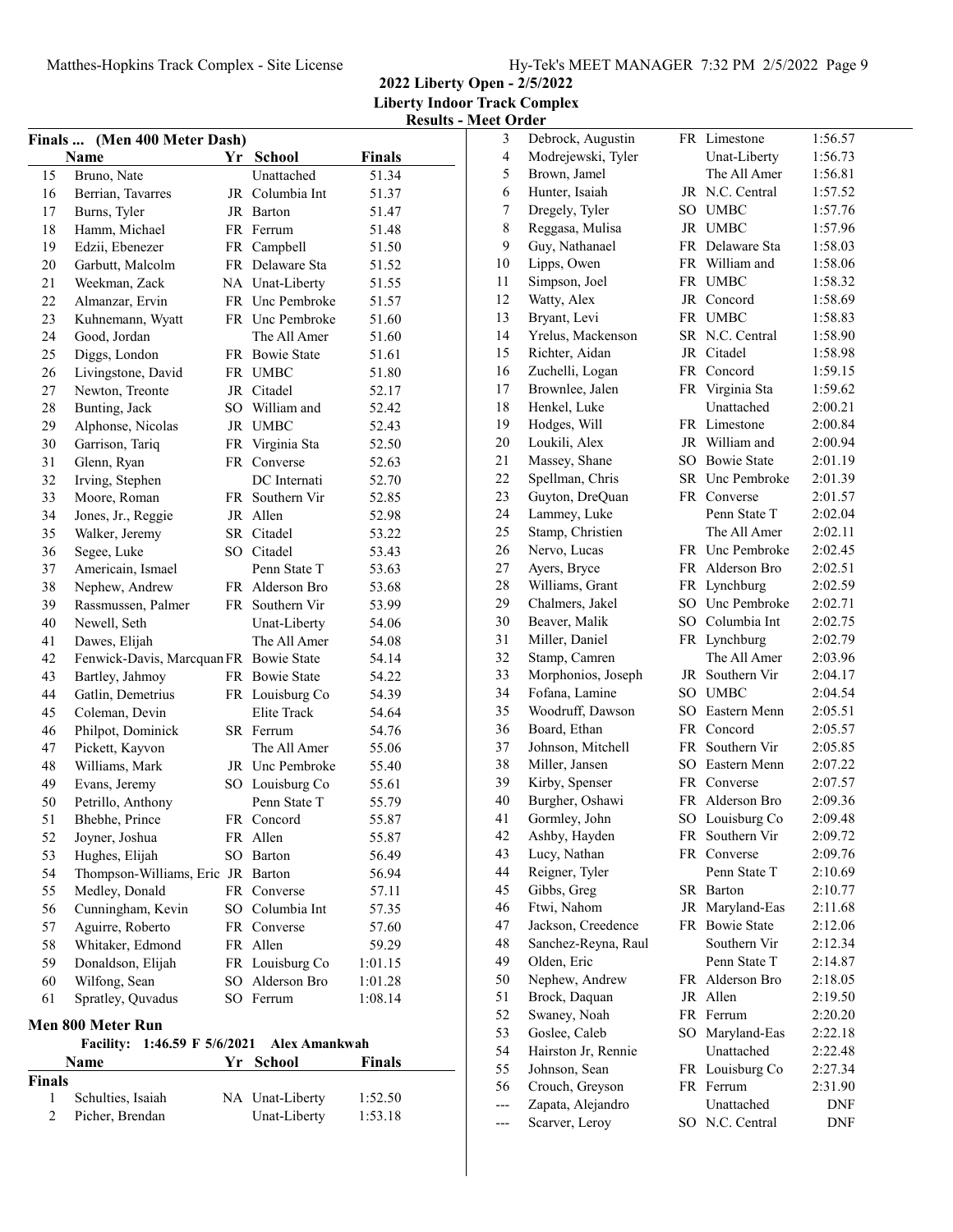# Matthes-Hopkins Track Complex - Site License Hy-Tek's MEET MANAGER 7:32 PM 2/5/2022 Page 10

**2022 Liberty Open - 2/5/2022 Liberty Indoor Track Complex**

**Results - Meet Order**

| Finals<br>(Men 800 Meter Run) |                      |    |                                   |         |  |  |
|-------------------------------|----------------------|----|-----------------------------------|---------|--|--|
|                               | <b>Name</b>          |    | Yr School                         | Finals  |  |  |
|                               | Rose, Caleb          |    | FR Bowie State                    | DNF     |  |  |
|                               | Men 1 Mile Run       |    |                                   |         |  |  |
|                               | <b>Facility:</b>     |    | 4:01.50 F 2/12/2021 Jacob Dumford |         |  |  |
|                               | Name                 | Yr | School                            | Finals  |  |  |
| <b>Finals</b>                 |                      |    |                                   |         |  |  |
| 1                             | Llaneza, Sam         |    | SO Lynchburg                      | 4:10.02 |  |  |
| $\overline{c}$                | Harkabus, Kyle       |    | Unat-Liberty                      | 4:11.31 |  |  |
| 3                             | Fairley, Mark        |    | Unattached                        | 4:11.73 |  |  |
| 4                             | Prather, Isaac       |    | JR Concord                        | 4:12.71 |  |  |
| 5                             | Sparks, Maximillian  |    | JR Lynchburg                      | 4:12.76 |  |  |
| 6                             | Brosh, Sam           |    | SR UMBC                           | 4:13.10 |  |  |
| 7                             | Hadley, Jonathan     |    | Unat-Liberty                      | 4:16.53 |  |  |
| 8                             | Mussmon, Jeremiah    |    | Unat-Liberty                      | 4:16.83 |  |  |
| 9                             | Hotung-Davidsen, Tor |    | FR Lynchburg                      | 4:18.18 |  |  |
| 10                            | Bauer, Matthew       |    | SO Louisburg Co                   | 4:19.12 |  |  |
| 11                            | Zuchelli, Logan      |    | FR Concord                        | 4:19.74 |  |  |
| 12                            | Larson, Stephen      |    | SO William and                    | 4:21.66 |  |  |
| 13                            | Goodell, Evan        |    | FR William and                    | 4:22.13 |  |  |
| 14                            | Taylor, Zachary      |    | SO UMBC                           | 4:22.85 |  |  |
| 15                            | Thrush, Kyle         |    | Unat-Liberty                      | 4:25.51 |  |  |
| 16                            | Petrillo, Anthony    |    | Penn State T                      | 4:25.53 |  |  |
| 17                            | Bowring, Kazuma      |    | FR Marshall                       | 4:26.48 |  |  |
| 18                            | Lauffenberger, Kyle  |    | FR Lynchburg                      | 4:26.91 |  |  |
| 19                            | Smith, Devin         |    | FR Delaware Sta                   | 4:28.01 |  |  |
| 20                            | Taylor, Daron        |    | SO UMBC                           | 4:28.04 |  |  |
| 21                            | Spitzer, Joe         |    | Unat-Liberty                      | 4:28.56 |  |  |
| 22                            | Drennen, Cedric      |    | SR Concord                        | 4:28.69 |  |  |
| 23                            | Baranoski, Taylor    |    | SR UMBC                           | 4:28.90 |  |  |
| 24                            | Naseh, Harris        |    | Unattached                        | 4:30.81 |  |  |
| 25                            | Edwards, Immanuel    |    | Unattached                        | 4:31.81 |  |  |
| 26                            | Ruder, Kaelen        |    | FR Southern Vir                   | 4:33.09 |  |  |
| 27                            | Stamp, Christien     |    | The All Amer                      | 4:36.25 |  |  |
| 28                            | Gonzalez, Damien     |    | SO Barton                         | 4:41.33 |  |  |
| 29                            | Lucy, Nathan         |    | FR Converse                       | 4:41.77 |  |  |
| 30                            | Aleemi, Anthony      |    | FR Lynchburg                      | 4:42.53 |  |  |
| 31                            | Wolf, Peter          |    | Penn State T                      | 4:43.26 |  |  |
| 32                            | Short, Joseph        | FR | Southern Vir                      | 4:43.60 |  |  |
| 33                            | Immanuel, Bellamy    | FR | Eastern Menn                      | 4:44.86 |  |  |
| 34                            | Birurakis, Jacob     | SO | Marshall                          | 4:45.76 |  |  |
| 35                            | Eiland II, Fredrick  | SO | <b>Bowie State</b>                | 4:46.97 |  |  |
| 36                            | Broadt, Joshua       |    | Penn State T                      | 4:47.22 |  |  |
| 37                            | Johnson, Elijah      |    | SO Virginia Sta                   | 4:49.95 |  |  |
| 38                            | Ftwi, Nahom          | JR | Maryland-Eas                      | 4:50.36 |  |  |
| 39                            | Norcross, Denver     | FR | Southern Vir                      | 4:50.85 |  |  |
| 40                            | Blackwelder, Gabriel |    | FR Unc Pembroke                   | 4:52.07 |  |  |
| 41                            | Sepulveda, Paul      | SO | Marshall                          | 4:58.00 |  |  |
| 42                            | McDermott, Kyle      | SO | Louisburg Co                      | 4:59.09 |  |  |
| 43                            | Harden, Joshua       |    | Unattached                        | 5:05.23 |  |  |
|                               |                      |    |                                   |         |  |  |

| Men 3000 Meter Run<br>Facility: 7:59.55 F 2/13/2021 Ryan Renken |                                                     |    |                        |            |  |
|-----------------------------------------------------------------|-----------------------------------------------------|----|------------------------|------------|--|
|                                                                 | Name                                                | Yr | <b>School</b>          | Finals     |  |
| <b>Finals</b>                                                   |                                                     |    |                        |            |  |
| 1                                                               | Olson, Caleb                                        |    | Unat-Liberty           | 8:14.35    |  |
| $\overline{c}$                                                  | Jones, Jacob                                        |    | SO William and         | 8:16.99    |  |
| 3                                                               | Lagattuta, Andrew                                   |    | SO William and         | 8:17.48    |  |
| 4                                                               | Hindle, Cameron                                     |    | FR UMBC                | 8:19.03    |  |
| 5                                                               | Tsai, Spencer                                       |    | SR William and         | 8:22.83    |  |
| 6                                                               | Prather, Isaac                                      |    | JR Concord             | 8:23.58    |  |
| 7                                                               | Ellwood, Luke                                       |    | FR William and         | 8:28.76    |  |
| 8                                                               | Cottrell, Jack                                      |    | Unat-Liberty           | 8:36.07    |  |
| 9                                                               | Beyerle, Eric                                       |    | Pacers/GRC N           | 8:40.12    |  |
| 10                                                              | Lipps, Tyler                                        |    | SO William and         | 8:41.60    |  |
| 11                                                              | Prather, Preston                                    |    | FR Concord             | 8:41.91    |  |
| 12                                                              | Pritchard, Samuel                                   |    | FR William and         | 8:45.17    |  |
| 13                                                              | White, Evan                                         |    | SO Marshall            | 8:51.12    |  |
| 14                                                              | Junker, Norman                                      |    | FR Unc Pembroke        | 8:56.46    |  |
| 15                                                              | Meyer, Quin                                         |    | SO Southern Vir        | 8:57.41    |  |
| 16                                                              | Hanshaw, Wyatt                                      |    | FR Marshall            | 8:59.56    |  |
| 17                                                              | Thomas, Jordan                                      |    | FR Marshall            | 9:00.82    |  |
| 18                                                              | Stayton, Max                                        |    | FR Unattached          | 9:02.73    |  |
| 19                                                              | McKeever, Mack                                      |    | FR UMBC                | 9:03.93    |  |
| 20                                                              | Leichner, Nate                                      |    | JR Concord             | 9:07.15    |  |
| 21                                                              | Cave, Brendan                                       |    | SO UMBC                | 9:11.63    |  |
| 22                                                              | Brazier, Sai                                        |    | FR Southern Vir        | 9:12.29    |  |
| 23                                                              | Firkins, Tanner                                     |    | SO Lynchburg           | 9:18.46    |  |
| 24                                                              | Valle, Alec                                         |    | SO Unc Pembroke        | 9:19.43    |  |
| 25                                                              | Stanford, Clayton                                   |    | SO Ferrum              | 9:38.72    |  |
| 26                                                              | Chapman, Zach                                       |    | FR Southern Vir        | 9:52.77    |  |
| 27                                                              | Riley, Juan                                         |    | FR Southern Vir        | 9:58.35    |  |
| 28                                                              | Smith, Shawn                                        |    | JR Maryland-Eas        | 10:15.97   |  |
| 29                                                              | Kemp, Kenyon                                        |    | FR Southern Vir        | 10:20.55   |  |
| 30                                                              | Hough, Ethan                                        |    | FR Limestone           | 10:34.71   |  |
| 31                                                              | Williams-Maybin, Antonic JR Limestone               |    |                        | 10:34.72   |  |
| $---$                                                           | Larson, Stephen                                     |    | SO William and         | <b>DNF</b> |  |
|                                                                 | Men 5000 Meter Run<br>Facility: 13:56.61 F 3/6/2020 |    | <b>Wesley Banguria</b> |            |  |
|                                                                 | Name                                                | Yr | School                 | Finals     |  |
| <b>Finals</b>                                                   |                                                     |    |                        |            |  |
| 1                                                               | Hussen, Jafar                                       |    | SO UMBC                | 15:00.83   |  |
| $\overline{c}$                                                  | Bee. Kent                                           |    | FR Marshall            | 15:46.38   |  |
| 3                                                               | Snyder, Jackson                                     |    | FR Marshall            | 15:46.81   |  |

| 4   | Gormley, John                         | SO Louisburg Co | 15:52.13 |
|-----|---------------------------------------|-----------------|----------|
| 5   | Bradford, Christian                   | JR Marshall     | 16:06.83 |
| 6   | Mahedo, Owen                          | FR Virginia Sta | 16:10.54 |
| 7   | Sakowicz, Will                        | FR UMBC         | 16:12.69 |
| 8   | Thomas-Talley, Eric                   | FR Bowie State  | 16:14.01 |
| 9   | Hatcher, Caleb                        | SO Concord      | 16:18.33 |
| 10  | Marshall, Justin                      | FR Barton       | 16:21.66 |
| -11 | Williams-Maybin, Antonic JR Limestone |                 | 16:23.75 |
| 12  | Casey, Adam                           | FR Barton       | 17:55.61 |
| 13  | Miles, Gabriel                        | FR Virginia Sta | 18:46.55 |
|     |                                       |                 |          |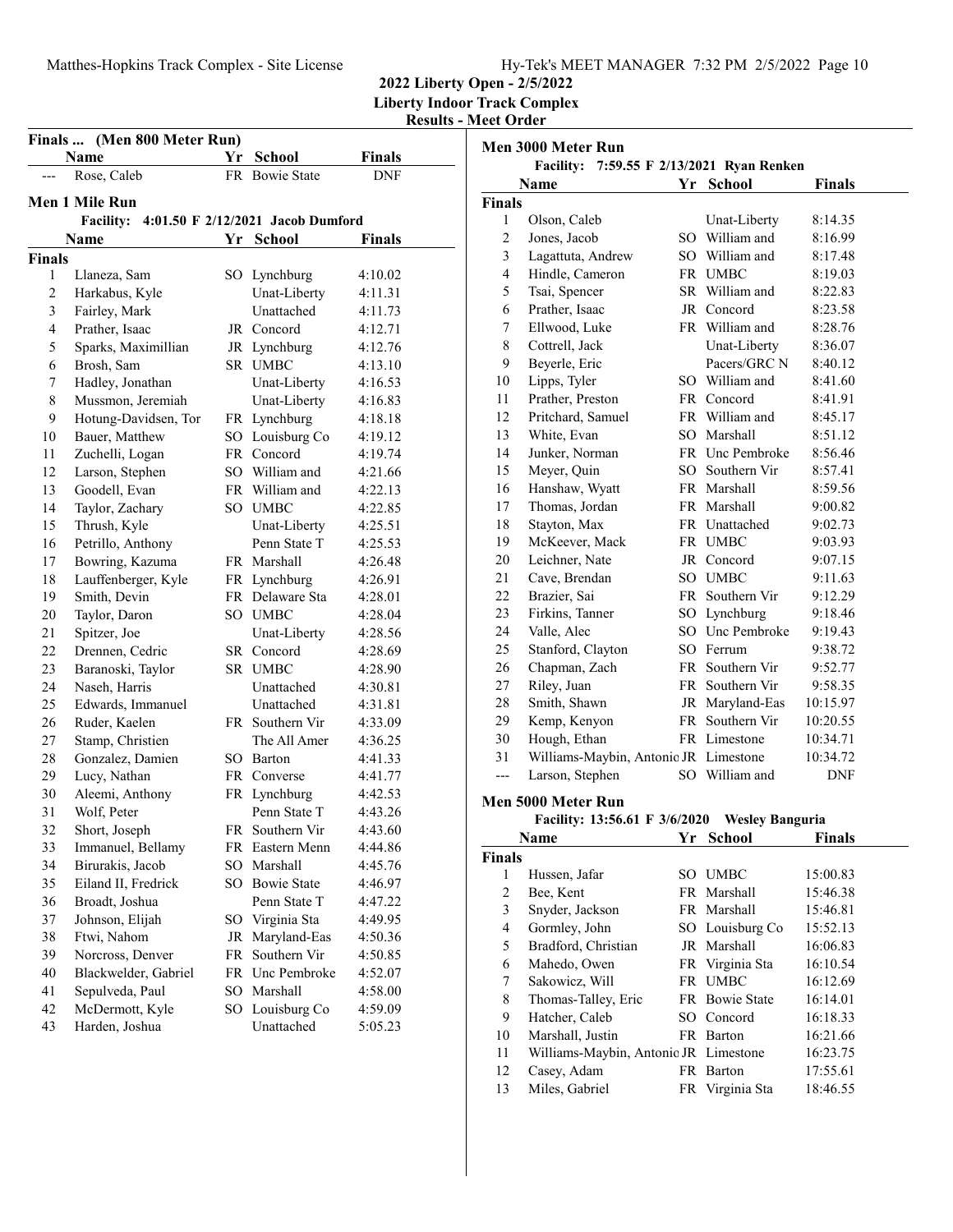**2022 Liberty Open - 2/5/2022**

**Liberty Indoor Track Complex**

**Results - Meet Order**

| Men 60 Meter Hurdles Auto Semis |     |                    |                                                                                                                                                                                                                                                                                                 |  |  |  |
|---------------------------------|-----|--------------------|-------------------------------------------------------------------------------------------------------------------------------------------------------------------------------------------------------------------------------------------------------------------------------------------------|--|--|--|
| Name                            | Yr  | <b>School</b>      | <b>Prelims</b>                                                                                                                                                                                                                                                                                  |  |  |  |
| <b>Preliminaries</b>            |     |                    |                                                                                                                                                                                                                                                                                                 |  |  |  |
| Rice, Darren                    |     | Southern Vir       | <b>SCR</b>                                                                                                                                                                                                                                                                                      |  |  |  |
| Flood, Jack                     | SR  |                    | 7.97q                                                                                                                                                                                                                                                                                           |  |  |  |
| Cooper, Dylan                   |     | Athletic Lab       | 8.10q                                                                                                                                                                                                                                                                                           |  |  |  |
| Chisholm, Tayshaun              |     |                    | 8.10q                                                                                                                                                                                                                                                                                           |  |  |  |
| Green, Earl                     |     |                    | 8.16q                                                                                                                                                                                                                                                                                           |  |  |  |
| Graham, Charles                 |     | Unattached         | 8.20q                                                                                                                                                                                                                                                                                           |  |  |  |
| Bryan, Anthony                  |     |                    | 8.25q                                                                                                                                                                                                                                                                                           |  |  |  |
| Littlejohn, Sidney              |     |                    | 8.29q                                                                                                                                                                                                                                                                                           |  |  |  |
| Branker, Xavier                 |     | <b>Elite Track</b> | 8.29q                                                                                                                                                                                                                                                                                           |  |  |  |
| Anderson, Luke                  |     |                    | 8.30                                                                                                                                                                                                                                                                                            |  |  |  |
| Van Duren, Daniel               |     |                    | 8.48                                                                                                                                                                                                                                                                                            |  |  |  |
| Douglas, Andre                  |     |                    | 8.50                                                                                                                                                                                                                                                                                            |  |  |  |
| Alphonse, Nicolas               |     |                    | 8.53                                                                                                                                                                                                                                                                                            |  |  |  |
| Coles, Vannie                   |     |                    | 8.57                                                                                                                                                                                                                                                                                            |  |  |  |
| Weekman, Zack                   |     |                    | 8.63                                                                                                                                                                                                                                                                                            |  |  |  |
| Callahan, Tayvon                |     |                    | 8.66                                                                                                                                                                                                                                                                                            |  |  |  |
| Osewe, Brace                    |     |                    | 8.66                                                                                                                                                                                                                                                                                            |  |  |  |
| Phillips, Chadwick              |     |                    | 8.69                                                                                                                                                                                                                                                                                            |  |  |  |
| Jones, Jr., Reggie              | JR  | Allen              | 8.69                                                                                                                                                                                                                                                                                            |  |  |  |
| Eaton, Tucker                   |     |                    | 8.84                                                                                                                                                                                                                                                                                            |  |  |  |
| Kelsick, kareem                 |     |                    | 8.88                                                                                                                                                                                                                                                                                            |  |  |  |
| Reid, Radjae                    | FR. | Maryland-Eas       | 8.92                                                                                                                                                                                                                                                                                            |  |  |  |
| Butler, Joshua                  | FR. | Virginia Sta       | 8.93                                                                                                                                                                                                                                                                                            |  |  |  |
| Clark, Isaiah                   |     |                    | 9.00                                                                                                                                                                                                                                                                                            |  |  |  |
|                                 |     |                    | FR -<br>Flood<br>JR Delaware Sta<br>SR N.C. Central<br>FR Liberty<br>SO Louisburg Co<br>NA Unat-Liberty<br>NA Unat-Liberty<br>SR Campbell<br>JR UMBC<br>FR Virginia Sta<br>NA Unat-Liberty<br>FR Unc Pembroke<br>FR Unc Pembroke<br>NA Unat-Liberty<br>SO Barton<br>FR Bowie State<br>FR Ferrum |  |  |  |

#### **Men 60 Meter Hurdles**

| <b>Facility:</b> |                      |     |                    | 7.71 F 3/6/2020 Kurt Powdar/Jovaine Atkinson |  |
|------------------|----------------------|-----|--------------------|----------------------------------------------|--|
|                  | Name                 |     | Yr School          | <b>Prelims</b>                               |  |
|                  | <b>Preliminaries</b> |     |                    |                                              |  |
| 1                | Cooper, Dylan        |     | Athletic Lab       | 8.26q                                        |  |
| 2                | Alphonse, Nicolas    | JR  | UMBC               | 8.69q                                        |  |
| 3                | Osewe, Brace         |     | FR Unc Pembroke    | 8.75q                                        |  |
| 4                | Jones, Jr., Reggie   | JR  | Allen              | 8.78q                                        |  |
| 5                | Butler, Joshua       |     | FR Virginia Sta    | 8.85q                                        |  |
| 5                | Kelsick, kareem      | FR  | <b>Bowie State</b> | 8.85q                                        |  |
| 7                | Eaton, Tucker        | SO. | Barton             | 8.86q                                        |  |
| 8                | Clark, Isaiah        |     | FR Ferrum          | 8.91q                                        |  |
| 9                | White, Thomas        | SO. | Delaware Sta       | 8.97                                         |  |
| 10               | Medley, Donald       |     | FR Converse        | 9.05                                         |  |
| 11               | Yeargin, Jamieryon   |     | FR Converse        | 9.05                                         |  |
| 12               | Moore, Brandon       |     | Unat-Liberty       | 9.17                                         |  |
| 13               | Williams, John       |     | FR Virginia Sta    | 9.28                                         |  |
| 14               | Aguirre, Roberto     | FR  | Converse           | 9.42                                         |  |
| 15               | Pierrilus, Mackel    |     | FR Maryland-Eas    | 9.48                                         |  |
| 16               | Cox, Deshaun         |     | FR Unc Pembroke    | 9.54                                         |  |
| 17               | Miguel, Bryce        |     | FR Unattached      | 9.86                                         |  |
| 18               | Gatlin, Demetrius    |     | FR Louisburg Co    | 10.05                                        |  |
| 19               | Goslee, Joshua       |     | SR Maryland-Eas    | 10.19                                        |  |
| 20               | Sweeney, Jonny       |     | FR Concord         | 11.24                                        |  |
|                  |                      |     |                    |                                              |  |

| <b>Men 60 Meter Hurdles Auto Semis</b> |                                              |  |                                |                             |  |  |  |
|----------------------------------------|----------------------------------------------|--|--------------------------------|-----------------------------|--|--|--|
|                                        | Yr<br><b>School</b><br><b>Finals</b><br>Name |  |                                |                             |  |  |  |
| <b>Finals</b>                          |                                              |  |                                |                             |  |  |  |
| 1                                      | Chisholm, Tayshaun                           |  | JR Delaware Sta                | 8.02                        |  |  |  |
| 2                                      | Graham, Charles                              |  | Unattached                     | 8.12                        |  |  |  |
| 3                                      | Flood, Jack                                  |  | SR Flood                       | 8.16                        |  |  |  |
| 4                                      |                                              |  |                                | 8.29                        |  |  |  |
| 5                                      | Littlejohn, Sidney                           |  | SO Louisburg Co<br>Elite Track |                             |  |  |  |
|                                        | Branker, Xavier                              |  |                                | 8.40                        |  |  |  |
| 6                                      | Bryan, Anthony                               |  | FR Liberty                     | 8.66                        |  |  |  |
|                                        | Men 4x400 Meter Relay                        |  |                                |                             |  |  |  |
|                                        | Facility: 3:10.34 F 2/1/2020                 |  | <b>St. Augustine's</b>         |                             |  |  |  |
|                                        | Team                                         |  | <b>Relay</b>                   | <b>Finals</b>               |  |  |  |
| <b>Finals</b>                          |                                              |  |                                |                             |  |  |  |
| 1                                      | Liberty                                      |  | А                              | 3:16.06                     |  |  |  |
|                                        | 1) Griffin, Diamantae SR                     |  | 2) Kipchirchir, Ally JR        |                             |  |  |  |
|                                        | 3) Lyon, Christian SR                        |  | 4) Rose, Michael SO            |                             |  |  |  |
| 2                                      | Delaware State                               |  | A                              | 3:17.06                     |  |  |  |
|                                        | 1) Brown, Julian SR                          |  | 2) Little, Malachi FR          |                             |  |  |  |
|                                        | 3) Guy, Nathanael FR                         |  | 4) Garbutt, Malcolm FR         |                             |  |  |  |
| 3                                      | N.C. Central                                 |  | A                              | 3:18.60                     |  |  |  |
|                                        | 1) Lewis, Gordon SR                          |  |                                | 2) Yrelus, Mackenson SR     |  |  |  |
|                                        | 3) Hunter, Isaiah JR                         |  | 4) Carter, Donnell JR          |                             |  |  |  |
| 4                                      | Maryland-Eas                                 |  | А                              | 3:21.59                     |  |  |  |
|                                        | 1) Watkins, Jahlanhnee JR                    |  | 2) Nelson, Jaylin JR           |                             |  |  |  |
|                                        | 3) Beckford, Ashane JR                       |  | 4) Herring, Mahki SO           |                             |  |  |  |
| 5                                      | Umbc                                         |  | A                              | 3:23.19                     |  |  |  |
|                                        | 1) Arnold, Michael JR                        |  | 2) Alphonse, Nicolas JR        |                             |  |  |  |
|                                        | 3) Miller, Marquis FR                        |  |                                | 4) Adegboyo, Anjayooluwa SO |  |  |  |
| 6                                      | Unc Pembroke                                 |  | A                              | 3:27.33                     |  |  |  |
|                                        | 1) Almanzar, Ervin FR                        |  | 2) Osewe, Brace FR             |                             |  |  |  |
|                                        | 3) Stephens, Jamal SO                        |  | 4) Harvey, DaMarr FR           |                             |  |  |  |
| 7                                      | Unat-Liberty                                 |  | B                              | 3:27.57                     |  |  |  |
|                                        | 1) Van Duren, Daniel NA                      |  | 2) Weekman, Zack NA            |                             |  |  |  |
|                                        | 3) Schulties, Isaiah NA                      |  |                                | 4) Phillips, Chadwick NA    |  |  |  |
| 8                                      | <b>Bowie State</b>                           |  | А                              | 3:27.64                     |  |  |  |
|                                        | 1) Diggs, London FR                          |  | 2) Massey, Shane SO            |                             |  |  |  |
|                                        | 3) Kelsick, kareem FR                        |  | 4) Bartley, Jahmoy FR          |                             |  |  |  |
| 9                                      |                                              |  | Α                              | 3:27.91                     |  |  |  |
|                                        | William and Mary                             |  |                                |                             |  |  |  |
|                                        | 1) Cooley, Jackson SO                        |  | 2) Bunting, Jack SO            |                             |  |  |  |
|                                        | 3) Loukili, Alex JR                          |  | 4) Lipps, Owen FR              |                             |  |  |  |
| 10                                     | Virginia State                               |  | Α                              | 3:31.66                     |  |  |  |
|                                        | 1) Garrison, Tariq FR                        |  | 2) Jordan, Bryce SO            |                             |  |  |  |
|                                        | 3) Brownlee, Jalen FR                        |  | 4) Bowers, Joel JR             |                             |  |  |  |
| 11                                     | Louisburg College                            |  | Α                              | 3:34.32                     |  |  |  |
|                                        | 1) Tuttle, Kam FR                            |  | 2) Bauer, Matthew SO           |                             |  |  |  |
|                                        | 3) Daniels, Jaqarius FR                      |  | 4) Littlejohn, Sidney SO       |                             |  |  |  |
| 12                                     | Columbia Int'l                               |  | Α                              | 3:35.30                     |  |  |  |
|                                        | 1) Sumter, Irvin SO                          |  | 2) Berrian, Tavarres JR        |                             |  |  |  |
|                                        | 3) Beaver, Malik SO                          |  |                                | 4) Cunningham, Kevin SO     |  |  |  |
| 13                                     | Southern Virginia                            |  | Α                              | 3:35.92                     |  |  |  |
|                                        | 1) Moore, Roman FR                           |  | 2) de la Cruz, Daniel SR       |                             |  |  |  |
|                                        | 3) Armstrong, Isaac FR                       |  | 4) Johnson, Mitchell FR        |                             |  |  |  |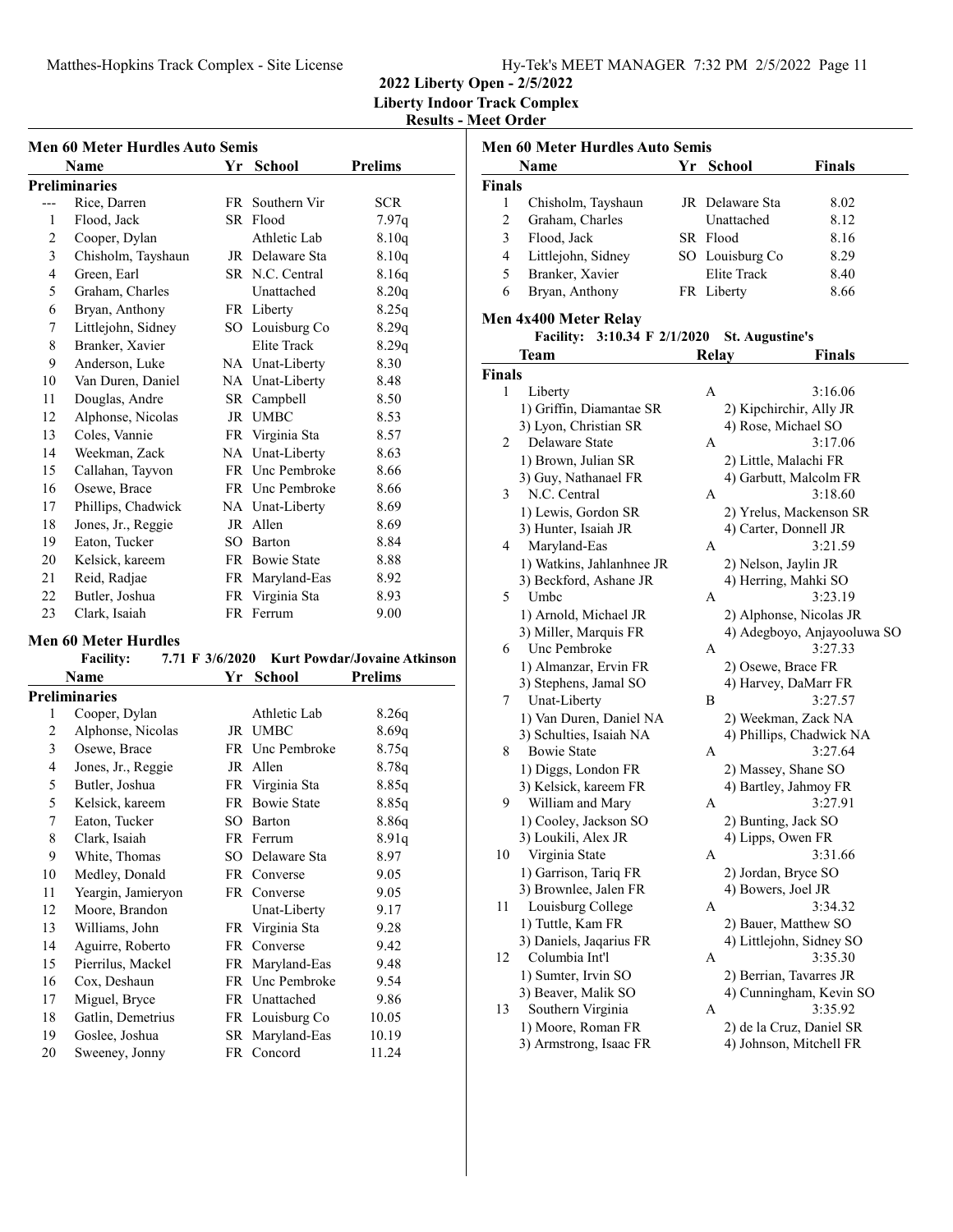Matthes-Hopkins Track Complex - Site License

**2022 Liberty Open - 2/5/2022 Liberty Indoor Track Complex**

# **Results - Meet Order**

| Finals         | (Men 4x400 Meter Relay)                             |    |                 |                                                |
|----------------|-----------------------------------------------------|----|-----------------|------------------------------------------------|
|                | <b>Team</b>                                         |    | Relay           | <b>Finals</b>                                  |
| 14             | Unc Pembroke                                        |    | B               | 3:36.32                                        |
|                | 1) Chalmers, Jakel SO                               |    |                 | 2) Williams, Mark JR                           |
|                | 3) Callahan, Tayvon FR                              |    |                 | 4) Lipscomb, Myke NA                           |
| 15             | Concord                                             |    | B               | 3:36.73                                        |
|                | 1) Gardner, Ian FR                                  |    |                 | 2) Watty, Alex JR                              |
|                | 3) Cochran, Robbie JR                               |    |                 | 4) Bhebhe, Prince FR                           |
| 16             | Lynchburg                                           |    | А               | 3:38.33                                        |
|                | 1) Lauffenberger, Kyle FR                           |    |                 | 2) Williams, Grant FR                          |
|                | 3) Aleemi, Anthony FR                               |    |                 | 4) Miller, Daniel FR                           |
| 17             | Liberty                                             |    | В               | 3:40.00                                        |
|                | 1) Bryan, Anthony FR                                |    |                 | 2) Peterlin, Cole SO                           |
|                | 3) Lombardi, Luke FR                                |    |                 | 4) Janes, Anders JR                            |
| 18             | Ferrum                                              |    | A               | 3:41.05                                        |
|                | 1) Shaffer, Seth SO                                 |    |                 | 2) Hamm, Michael FR                            |
|                | 3) Covington, Antoine SO<br>Concord                 |    |                 | 4) Witcher, Kwajay SR                          |
| 19             |                                                     |    | C               | 3:41.87                                        |
|                | 1) Prather, Preston FR<br>3) Zuchelli, Logan FR     |    |                 | 2) Drennen, Cedric SR<br>4) Board, Ethan FR    |
| 20             | Converse                                            |    | А               | 3:42.96                                        |
|                | 1) Guyton, DreQuan FR                               |    |                 | 2) Aguirre, Roberto FR                         |
|                | 3) Kirby, Spenser FR                                |    |                 | 4) Yeargin, Jamieryon FR                       |
| 21             | Southern Virginia                                   |    | B               | 3:45.10                                        |
|                | 1) Thompson, Dwayne FR                              |    |                 | 2) Short, Joseph FR                            |
|                | 3) Norcross, Denver FR                              |    |                 | 4) Ruder, Kaelen FR                            |
|                |                                                     |    |                 |                                                |
|                | Men High Jump                                       |    |                 |                                                |
|                | <b>Facility:</b>                                    |    |                 | 2.21m F 1/25/2020 Tequan Claitt/Brenton Foster |
|                | Name                                                | Yr | <b>School</b>   | <b>Finals</b>                                  |
| <b>Finals</b>  |                                                     |    |                 |                                                |
| 1              | Jones, Marvin                                       |    | SR N.C. Central | 2.06m                                          |
| 2              | Kraeling, Stephen                                   |    | SO Citadel      | 2.01 <sub>m</sub>                              |
| 3              | Dohrendorf, Guner                                   |    | FR Limestone    | 1.91 <sub>m</sub>                              |
| 4              | Williams, Kenneth                                   |    | FR Allen        | 1.86m                                          |
| 4              | Watson, Shaukeeme                                   |    | FR Virginia Sta | 1.86m                                          |
| 6              | Finger, Brenden                                     |    | FR N.C. Central | J1.86m                                         |
| 7              | Briscoe, Joseph                                     |    | FR Virginia Sta | J1.86m                                         |
| 8              | Moody, Prince                                       |    | JR Citadel      | J1.86m                                         |
| ---            | Lipscomb, Myke                                      |    |                 | NA Unat-Unc Pem<br>NH                          |
|                | Johnson, Neco                                       |    | JR N.C. Central | NΗ                                             |
|                | Hoffman, Ian                                        |    | SO UMBC         | NΗ                                             |
|                | <b>Men Pole Vault</b>                               |    |                 |                                                |
|                | 5.75m F 1/23/2021 Scott Houston<br><b>Facility:</b> |    |                 |                                                |
|                | Name                                                | Yr | School          | <b>Finals</b>                                  |
| <b>Finals</b>  |                                                     |    |                 |                                                |
| 1              | Miller, Austin                                      |    | Unattached      | 5.66m                                          |
| $\overline{c}$ | Waters, Carson                                      |    | Unattached      | 5.41m                                          |
| 3              | Sequin, Brennan                                     |    | Unattached      | 5.11 <sub>m</sub>                              |
| 4              | Normoyle, Dan                                       |    | Unattached      | 5.01m                                          |
| 5              | Blumer, Sam                                         |    | SR Citadel      | 4.86m                                          |
| 5              | Janes, Anders                                       |    | JR Liberty      | 4.86m                                          |
| 7              | Rimmer, Blake                                       |    |                 | JR Columbia Int<br>4.71 <sub>m</sub>           |
| 8              | Flood, Jack                                         |    | SR Flood        | 4.56m                                          |
| 8              | Cooper, Dylan                                       |    |                 | Athletic Lab<br>4.56m                          |
|                |                                                     |    |                 |                                                |

| 8     | Flack, Hunter    |      | NA Unat-Liberty | 4.56m             |
|-------|------------------|------|-----------------|-------------------|
| 11    | Thomas, Cole     | FR.  | Unc Pembroke    | 4.55m             |
| 11    | Mintz, John      |      | FR William and  | 4.55m             |
| 13    | Hoffman, Ian     |      | SO UMBC         | 4.41 <sub>m</sub> |
| 13    | Lombardi, Luke   |      | FR Liberty      | 4.41 <sub>m</sub> |
| 15    | Davenport, Ajan  |      | FR Unattached   | 4.25m             |
| 16    | Forrest, Brent   | JR   | Citadel         | 4.10 <sub>m</sub> |
| 17    | Goslee, Joshua   | SR   | Maryland-Eas    | 3.95m             |
| 18    | Kurek, Joseph    | SO.  | <b>UMBC</b>     | 3.65m             |
| 19    | Crank, Kendell   |      | SR Limestone    | 3.50 <sub>m</sub> |
| 19    | Bastow, Cliff    | FR - | Southern Vir    | 3.50 <sub>m</sub> |
| 21    | Carter, Joshua   |      | SO Bowie State  | 3.35 <sub>m</sub> |
| $---$ | Kamanu, Peter    |      | FR Delaware Sta | NΗ                |
| ---   | Rimmer, Branson  | SO.  | Columbia Int    | NH                |
|       | Wendt, Zach      |      | SO Liberty      | NH                |
| ---   | Gleason, Daniel  |      | Unattached      | NH                |
| ---   | Shafiq, Elyas    | FR.  | Unattached      | NH                |
|       | Evans, Drew      |      | SR Unattached   | NH                |
| ---   | Morgan, Terry    |      | JR Virginia Sta | NH                |
| $---$ | Merrick, Devin   | SR   | Citadel         | NH                |
|       | Cyphers, Michael |      | Full Vertica    | NH                |
| ---   | Lord, Harry      | SR.  | Athletic Lab    | NH                |
|       |                  |      |                 |                   |

#### **Men Long Jump**

#### **Facility:** 7.78m F 3/6/2020 Shakwon Coke

| Name           |                    | Yr | School          | Finals            |  |  |  |
|----------------|--------------------|----|-----------------|-------------------|--|--|--|
| <b>Finals</b>  |                    |    |                 |                   |  |  |  |
| $\mathbf{1}$   | Johnson, Tyrell    |    | JR Campbell     | 7.10 <sub>m</sub> |  |  |  |
| $\overline{2}$ | Samuel, Reed       |    | NA Unat-Liberty | 7.00 <sub>m</sub> |  |  |  |
| 3              | Miller, Shemar     |    | JR Campbell     | 6.96m             |  |  |  |
| $\overline{4}$ | Sauder, Kennedy    |    | FR Liberty      | 6.94m             |  |  |  |
| 5              | Johnson, Laterrion |    | SO Louisburg Co | 6.91 <sub>m</sub> |  |  |  |
| 6              | Bennett, Brandon   |    | SR Limestone    | 6.85m             |  |  |  |
| 7              | Douglas, Andre     |    | SR Campbell     | 6.76m             |  |  |  |
| 8              | Khairat, Ibrahim   |    | FR UMBC         | 6.72 <sub>m</sub> |  |  |  |
| 8              | Oguntoye, Emmanuel |    | SR Virginia Sta | 6.72 <sub>m</sub> |  |  |  |
| 10             | Williams, Kenneth  |    | FR Allen        | 6.69m             |  |  |  |
| 11             | Willis, Gabriel    |    | SO Liberty      | 6.64m             |  |  |  |
| 12             | Dohrendorf, Guner  |    | FR Limestone    | 6.52m             |  |  |  |
| 13             | Aaron, Joshua      |    | FR Louisburg Co | 6.51m             |  |  |  |
| 14             | Jenkins, Trevon    |    | JR Limestone    | 6.49m             |  |  |  |
| 15             | McCurdy, Lloyd     |    | JR Limestone    | 6.46m             |  |  |  |
| 16             | Watson, Shaukeeme  |    | FR Virginia Sta | 6.42m             |  |  |  |
| 17             | Roeschley, Eli     |    | SR Eastern Menn | 6.40 <sub>m</sub> |  |  |  |
| 18             | Van Duren, Daniel  |    | NA Unat-Liberty | 6.39 <sub>m</sub> |  |  |  |
| 18             | Butler, Joshua     |    | FR Virginia Sta | 6.39 <sub>m</sub> |  |  |  |
| 20             | Phillips, Chadwick |    | NA Unat-Liberty | 6.38m             |  |  |  |
| 21             | White, Montrell    |    | FR Allen        | 6.34 <sub>m</sub> |  |  |  |
| 22             | Evans, Jeremy      |    | SO Louisburg Co | 6.30 <sub>m</sub> |  |  |  |
| 23             | Bunker, David      |    | FR Unc Pembroke | 6.22m             |  |  |  |
| 24             | Fontaine, Braxton  |    | FR Barton       | 6.21 <sub>m</sub> |  |  |  |
| 24             | Bailey, Isaiah     |    | SO Citadel      | 6.21 <sub>m</sub> |  |  |  |
| 26             | Buenviaje, Ethan   |    | SO William and  | 6.17m             |  |  |  |
| 27             | McLaurin, Ratez    |    | FR Bowie State  | 6.14m             |  |  |  |
| 28             | Adams, Jaylan      |    | SR Citadel      | 6.04 <sub>m</sub> |  |  |  |
| 29             | Goslee, Caleb      |    | SO Maryland-Eas | 5.96m             |  |  |  |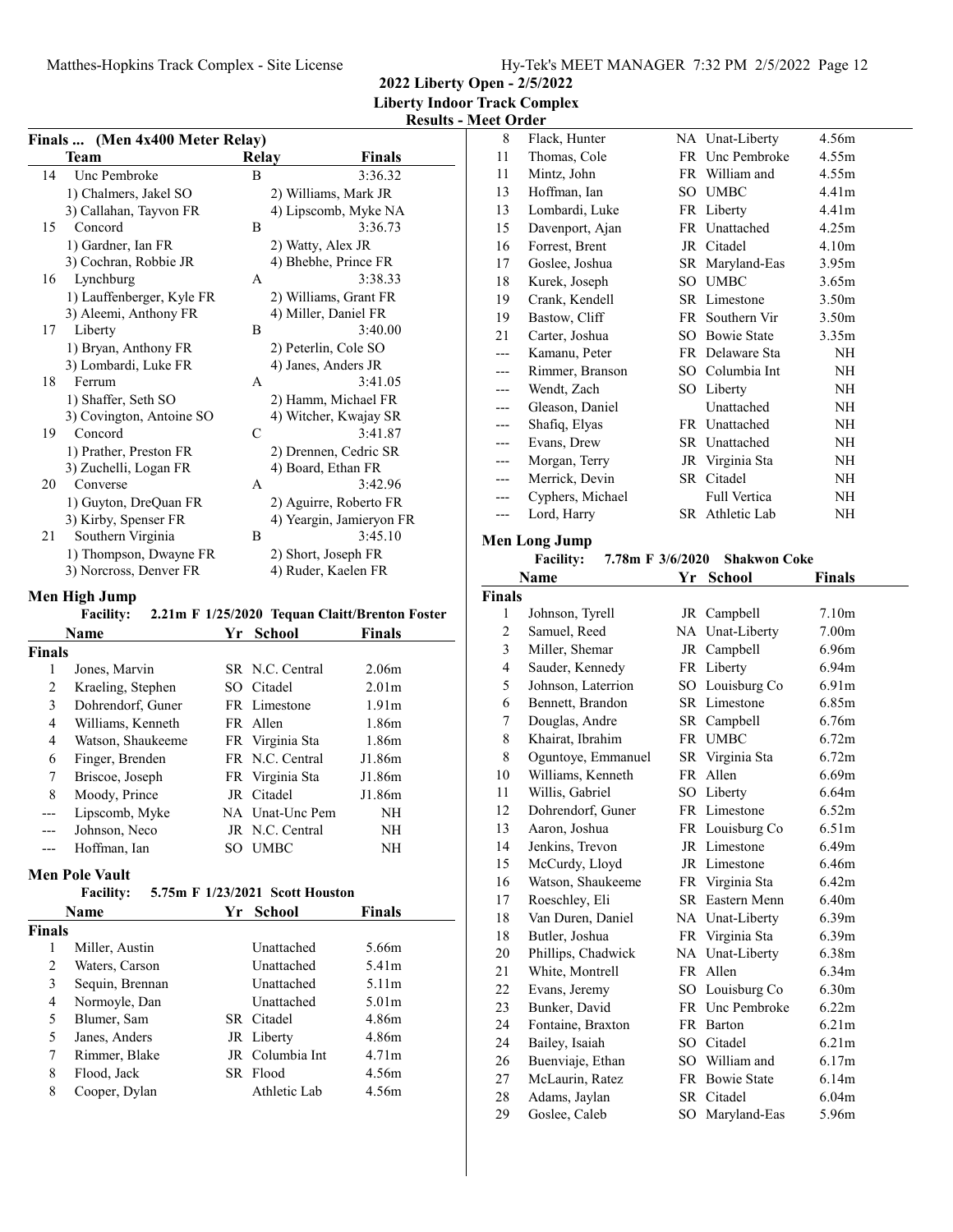**2022 Liberty Open - 2/5/2022 Liberty Indoor Track Complex**

**Results - Meet Order**

| Finals  (Men Long Jump) |                   |    |                 |        |  |
|-------------------------|-------------------|----|-----------------|--------|--|
|                         | Name              | Yr | School          | Finals |  |
| 30                      | Pierrilus, Mackel |    | FR Maryland-Eas | 5.94m  |  |
| 31                      | Whitaker, Andrew  |    | JR Unc Pembroke | 5.90m  |  |
| 32                      | Francois, Woodson |    | Southern Vir    | 5.80m  |  |
| 33                      | Armstrong, Isaac  |    | FR Southern Vir | 5.77m  |  |
| 34                      | Scott, Dashan     |    | FR Columbia Int | 5.70m  |  |
| 35                      | Williams, John    |    | FR Virginia Sta | 5.58m  |  |
| 36                      | Johnson, Neco     |    | JR N.C. Central | 5.46m  |  |
| 37                      | Rimmer, Branson   |    | SO Columbia Int | 5.36m  |  |
| ---                     | Tasini, Elijah    |    | FR Southern Vir | ND     |  |
| ---                     | Draxton, Mason    |    | SO Citadel      | ND     |  |
|                         | Blanc, Jaelyn     |    | JR N.C. Central | ND     |  |
| ---                     | Jamison, Brandon  |    | FR Southern Vir | ND     |  |
| ---                     | Perez, Jacob      |    | FR Alderson Bro | ND     |  |
|                         | Bryan, Anthony    |    | FR Liberty      | FOUL   |  |

### **Men Triple Jump**

|  | Facility: 16.19m F 3/7/2020 Shakwon Coke |
|--|------------------------------------------|
|  |                                          |

| Name           |                     | Yr   | <b>School</b>                  | <b>Finals</b> |  |  |  |
|----------------|---------------------|------|--------------------------------|---------------|--|--|--|
| <b>Finals</b>  |                     |      |                                |               |  |  |  |
| 1              | Stevens Jr., Craig  |      | Unattached                     | 15.34m        |  |  |  |
| $\overline{c}$ | Miller, Shemar      | JR   | Campbell                       | 15.32m        |  |  |  |
| 3              | McCurdy, Lloyd      |      | JR Limestone                   | 14.75m        |  |  |  |
| 4              | White, Thomas       |      | SO Delaware Sta                | 14.22m        |  |  |  |
| 5              | Amoateng, Grant     |      | <b>BBT</b>                     | 14.11m        |  |  |  |
| 6              | Deal, Torrey        |      | NA Unat-Liberty                | 14.10m        |  |  |  |
| 7              | Bennett, Brandon    |      | SR Limestone                   | 13.97m        |  |  |  |
| 8              | Jenkins, Trevon     |      | JR Limestone                   | 13.75m        |  |  |  |
| 9              | Khairat, Ibrahim    |      | FR UMBC                        | 13.51m        |  |  |  |
| 10             | Johnson, Laterrion  |      | SO Louisburg Co                | 13.43m        |  |  |  |
| 11             | Pierrilus, Mackel   | FR.  | Maryland-Eas                   | 13.21m        |  |  |  |
| 12             | Duncan, Harrison    | SO   | William and                    | 13.20m        |  |  |  |
| 13             | Whitaker, Andrew    |      | JR Unc Pembroke                | 13.04m        |  |  |  |
| 14             | Roeschley, Eli      |      | SR Eastern Menn                | 12.66m        |  |  |  |
| 15             | Payne, Rah'Quan     |      | JR Ferrum                      | 12.44m        |  |  |  |
| 16             | Armstrong, Isaac    |      | FR Southern Vir                | 12.08m        |  |  |  |
| 17             | Bunker, David       |      | FR Unc Pembroke                | 11.99m        |  |  |  |
| 18             | Bailey, Isaiah      | SO.  | Citadel                        | 11.92m        |  |  |  |
| 19             | Francois, Woodson   |      | Southern Vir                   | 11.89m        |  |  |  |
| ---            | Fralish, Ethan      |      | FR Columbia Int                | ND            |  |  |  |
| ---            | Draxton, Mason      |      | SO Citadel                     | <b>ND</b>     |  |  |  |
|                | McLaurin, Ratez     |      | FR Bowie State                 | ND            |  |  |  |
|                | Jamison, Brandon    | FR - | Southern Vir                   | ND            |  |  |  |
| ---            | Burrill, Brayden    | SО   | Southern Vir                   | ND            |  |  |  |
|                | Sachiti, Rodney     |      | JR UMBC                        | ND            |  |  |  |
|                | Waters, Isaiah      |      | SR Ferrum                      | <b>FOUL</b>   |  |  |  |
| ---            | Oguntoye, Emmanuel  |      | SR Virginia Sta                | <b>FOUL</b>   |  |  |  |
|                | <b>Men Shot Put</b> |      |                                |               |  |  |  |
|                | <b>Facility:</b>    |      | 20.49m F 2/11/2017 Stipe Zunic |               |  |  |  |
|                | Name                | Yr   | <b>School</b>                  | <b>Finals</b> |  |  |  |
| <b>Finals</b>  |                     |      |                                |               |  |  |  |
| 1              | Ibrahim, Omar       | SO   | Campbell                       | 15.32m        |  |  |  |

2 Harrison, Micah FR Alderson Bro 14.19m 3 Oxendine, Bennie FR Unc Pembroke 13.75m

| 4                  | Arrington, Khamari                    | SO  | Louisburg Co          | 13.69m        |
|--------------------|---------------------------------------|-----|-----------------------|---------------|
| 5                  | Johnson, Jacoby                       | FR  | Limestone             | 13.41m        |
| 6                  | Turner, JT                            |     | SO Concord            | 13.10m        |
| 7                  | Lenear, Xavier                        |     | SR N.C. Central       | 12.77m        |
| 8                  | Schmidt, Christian                    |     | FR Eastern Menn       | 12.66m        |
| 9                  | Gui Dibo, Ryan                        |     | FR Maryland-Eas       | 12.53m        |
| 10                 | Fluellen, Alonzo                      |     | SO Bowie State        | 12.34m        |
| 11                 | Sharp, Jacob                          |     | FR Alderson Bro       | 12.24m        |
| 12                 | Walker, Justin                        |     | FR Unc Pembroke       | 12.16m        |
| 13                 | Brock, Evan                           |     | FR Campbell           | 12.01m        |
| 14                 | Milhouse, Isaiah                      |     | JR Allen              | 11.95m        |
| 15                 | Leichty, Grant                        |     | FR Eastern Menn       | 11.52m        |
| 16                 | Boone, Christian                      |     | FR Virginia Sta       | 11.46m        |
| 17                 | Africa, Matthew                       |     | FR Southern Vir       | 11.41m        |
| 18                 | Ghee, Chianti                         |     | SR Barton             | 11.40m        |
| 19                 | Peterlin, Cole                        |     | SO Liberty            | 11.39m        |
| 20                 | Mackey, Elijah                        |     | FR Louisburg Co       | 11.20m        |
| 21                 | Kaufusi, Inoke                        |     | FR Southern Vir       | 11.19m        |
| 22                 | Brown, Sheldon                        |     | FR Allen              | 10.95m        |
| 23                 | Fakahua, Raphael                      |     | FR Southern Vir       | 10.87m        |
| 24                 | Bright, DeAngelo                      |     | FR Allen              | 10.47m        |
| 25                 | Fakahua, Sioeli                       |     | FR Southern Vir       | 10.17m        |
| 26                 | Hicks, Jonathan                       |     | JR Columbia Int       | 10.10m        |
| 27                 | Johnson, Neco                         |     | JR N.C. Central       | 8.95m         |
| 28                 | Lopez, Cristobal                      |     | FR Converse           | 8.33m         |
|                    |                                       |     |                       |               |
|                    | <b>Men Shot Put Section A</b>         |     |                       |               |
|                    | Name                                  | Yr  | <b>School</b>         | <b>Finals</b> |
|                    |                                       |     |                       |               |
| <b>Finals</b>      |                                       |     |                       |               |
| 1                  | Mitchell, Kyle                        |     | SR Liberty            | 17.86m        |
| $\overline{c}$     | Ballivian, Jose                       |     | SR Liberty            | 17.56m        |
| 3                  | Nedrick, Kevin                        |     | Unat-Liberty          | 17.37m        |
| 4                  | Leith, Deandre                        |     | FR Columbia Int       | 15.80m        |
| 5                  | Williams, Atrell                      |     | FR Virginia Sta       | 15.01m        |
| 6                  | Strickler, Jacob                      |     | Unat-Liberty          | 15.00m        |
| 7                  | Backes, Beau                          |     | Unat-Liberty          | 14.90m        |
| 8                  | Neal-Watson, Nasir                    | SR  | Maryland-Eas          | 14.79m        |
| 9                  | Howard-Whitaker, Prince SR            |     | Citadel               | 14.61m        |
| 10                 | Swepson, Matthew                      | SO  | N.C. Central          | 14.54m        |
| 11                 | Edelen, Timon                         |     | SO Campbell           | 14.38m        |
| 12                 | Smith, Bennie                         |     | SR Limestone          | 14.37m        |
| 13                 | Klima, Walter                         |     | SR Limestone          | 14.13m        |
| 14                 | Perkins, James                        |     | SO Maryland-Eas       | 14.12m        |
| 15                 | Mastro, Sam                           |     | SO Liberty            | 14.03m        |
| 16                 | Coleman, Desmond                      |     | Unat-Liberty          | 14.00m        |
| 17                 | Fuentez, Kenny                        |     | SR Bowie State        | 13.99m        |
| 18                 | Hicks, John                           |     | SO Liberty            | 13.84m        |
| 18                 | Carlson, Joseph                       |     | FR UMBC               | 13.84m        |
| 20                 | Ramadane, Isaiah                      | SO  | Virginia Sta          | 13.12m        |
| 21                 | Swann, Micah                          | SO. | Alderson Bro          | 12.89m        |
|                    |                                       |     |                       |               |
|                    | <b>Men Weight Throw</b>               |     |                       |               |
|                    | <b>Facility:</b><br>21.44m F 3/7/2020 |     | <b>Andrei Romanov</b> |               |
|                    | Name                                  | Yr. | <b>School</b>         | <b>Finals</b> |
| <b>Finals</b><br>1 | Hicks, John                           |     | SO Liberty            | 19.80m        |